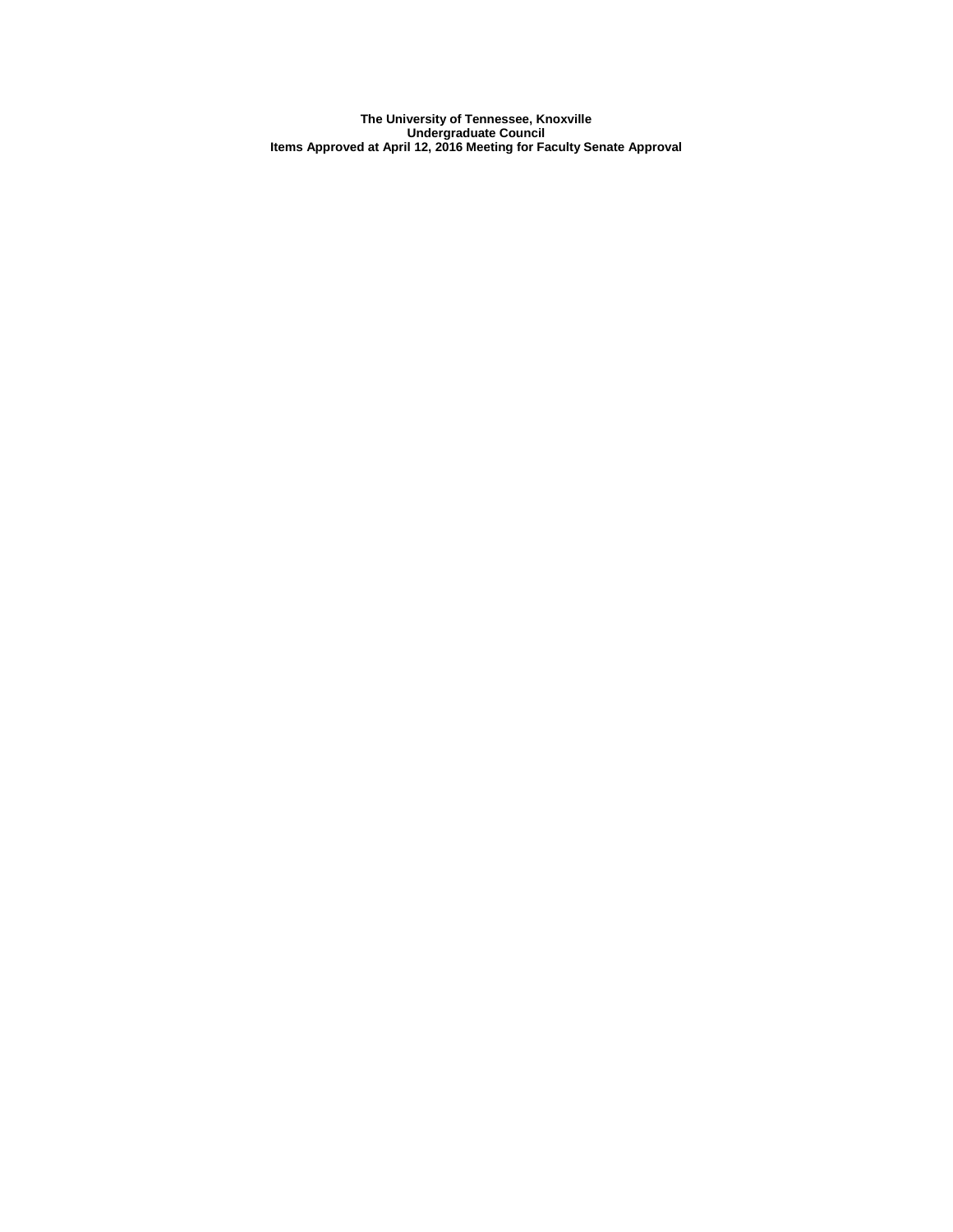# **Experience Learning**

To: Dr. Richard Bennett, Chair of the University Undergraduate Council and University Undergraduate Council Members From: Dr. Chris Lavan, Director of Experience Learning Mrs. Kelly Ellenburg, Director of Service-Learning Dr. Marisa Moazen, Director of Undergraduate Research Subject: Experience Learning Course Designation Process Pilot Phase Implementation Proposal

#### **Introduction**

The following process is being proposed as a guide for integrating the review and approval of existing academic courses into Experience Learning courses as seamlessly as possible into the Undergraduate Council's current capacities. The intention is for this process to have as minimal of an impact as possible on the council's current priorities and responsibilities.

*This proposal describes the implementation plan for designating service-learning and undergraduate research courses. The*  Undergraduate Council approved the service-learning course designation during the 2013-2014 academic year, while the *undergraduate research course designation is currently up for approval this semester.*

*If approved, this process would go into effect next year (2016-2017), so that academic courses could be identified in the academic catalog for the 2017-2018 academic year.*

#### **Purpose**

As an opportunity to pilot an institutionally supported Experience Learning course designation process, this proposal outlines a recommendation of organization and oversight that requires collaboration between both the faculty committee structure and administrative offices with responsibility for academic support.

#### **Rationale**

The creation of a university-wide Experience Learning course designation process has the potential to facilitate students' preparation and increase their successful participation in these types of courses. By having a formal, institutionally supported process for designating these courses, students would have the ability to officially communicate their participation in, and completion of, these courses by way of an institutional record (i.e. academic transcript). In addition, this process also has an effect on academic departments, colleges, and administrative offices with responsibilities to support the university's academic curriculum.

*Institutional Stakeholders involved:*

- Faculty members teaching Experience Learning courses
- Colleges & Academic Departments
- Experience Learning/QEP
- Office of Service-Learning
- Office of Undergraduate Research
- University Registrar's Office

#### **Additional Benefits**

There are many benefits for the development of a course designation process, not just for our students, but also for our faculty and university administration.

# *Student Benefits:*

- 1. Increased knowledge and ability to prepare for these courses prior to registering in them.<br>2. Inclusion of a student's participation and completion of an Experience Learning course wi
- 2. Inclusion of a student's participation and completion of an Experience Learning course within an official institutional record (i.e. academic transcripts).
- 3. Improved ability to receive institutional support for participating in these courses.

# *Faculty Benefits:*

- 1. Increased student awareness of courses with imbedded Experience Learning opportunities.<br>2. Creation of a clear, institutional pathway for colleges and departments to assess and develo
- 2. Creation of a clear, institutional pathway for colleges and departments to assess and develop these types of courses in their curriculum.
- 3. Improved ability for individual faculty members, as well as for colleges and academic departments, to identify these learning experiences for tenure, promotion, and accreditation purposes.

*Administrative Benefits:* 

- 1. Increased capability to track and support Experience Learning courses each semester.<br>2. Creation of a university-wide designation process can help improve efforts to support and
- 2. Creation of a university-wide designation process can help improve efforts to support and make available additional resources to faculty teaching these types of courses.
- 3. Improved proficiency to assess, maintain best practices, and provide faculty and students with the necessary support to effectively coordinate these opportunities on our campus.

#### **System for Identifying Courses**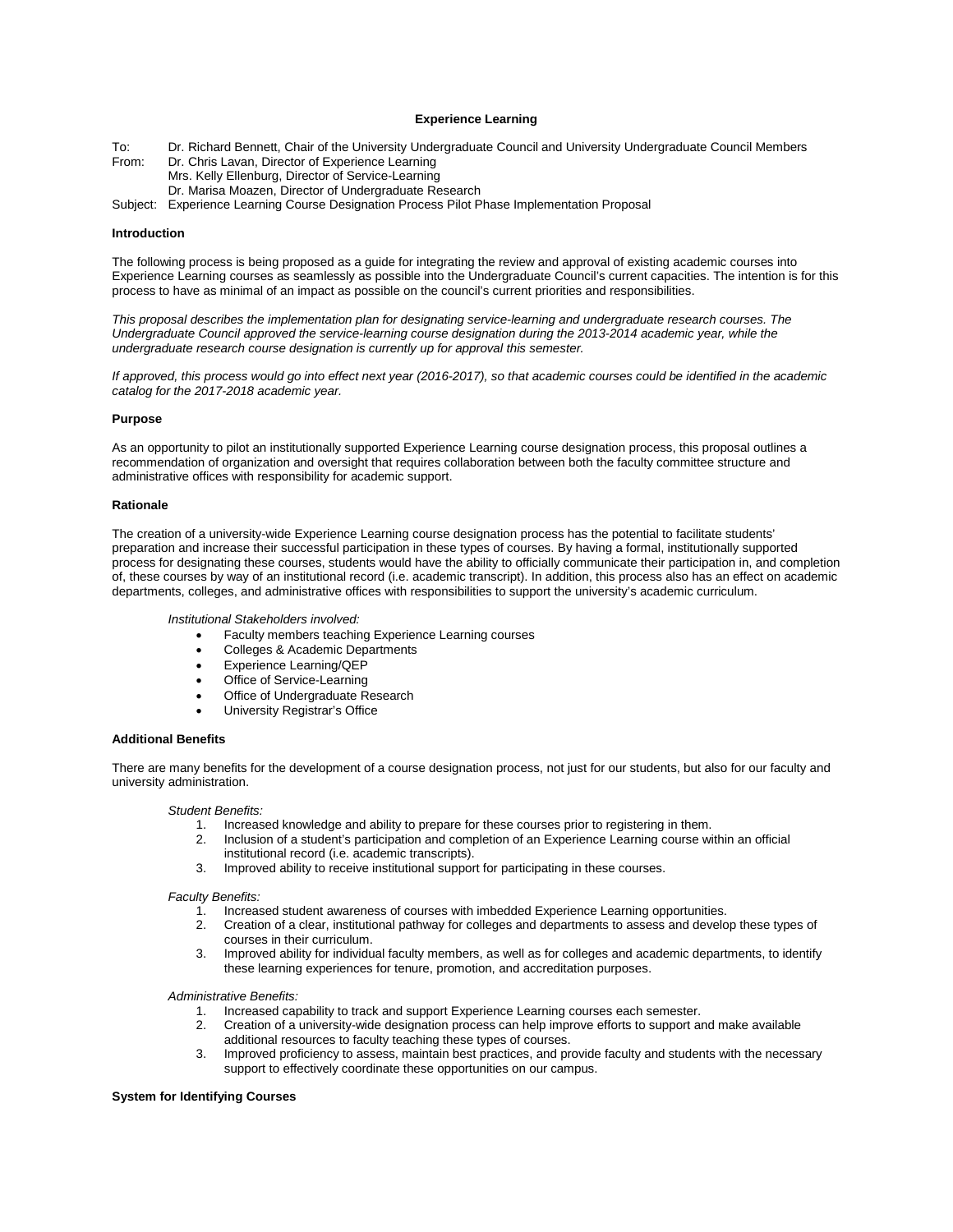We have met with the University Registrar's Office to identify the most effective way to identify these types of courses within our current system. If approved, the proposed designation letters would be an "S" (service-learning) or "R" (Undergraduate Research) suffix.

For example:

- "ABC100S"
	- "ABC100R"

Courses receiving either designation would function as equivalent versions of the standard course (ie. "ABC100"), but would signal to students that the course contains an Experience Learning component. Students taking a standard academic course (ie. "ABC100"), could take the Experience Learning equivalent of that course (i.e., "ABC100S" or "ABC 100R") to fulfill any necessary graduation requirements of academic departments, colleges, or the university.

#### **Experience Learning Sub-Committee Membership**

The Experience Learning Sub-Committee would consist of the Director of Experience Learning (chair), Director of Service-Learning, Director of Undergraduate Research, a representative of the University Registrar's Office, and any other members selected by the chair of the Undergraduate Council in accordance with the Undergraduate Council's operating guidelines.

# **Proposed Process to Designate Existing Courses as Experience Learning Courses**

The following is a step-by-step outline of the process a faculty member would progress through in order to have an existing academic course designated as an Experience Learning course. *See the "Experience Learning Sub-Committee Reporting Structure" on page 4 for more information.*

- 1. First, a faculty member must seek to have their course reviewed and approved by their academic department.
- 2. Once approved by their academic department, they would then seek additional support for the course from their college. 3. Upon receiving college-level approval, the course would be formally presented to either the Undergraduate Research or Service-Learning Course Designation Advisory Groups.
- 4. From there, upon receiving support from either one of those groups, depending on the designation sought by the faculty member, the course would then be given to the Experience Learning Sub-Committee.
- 5. The Experience Learning Sub-Committee would then review and organize all courses approved by the previously mentioned groups.
- 6. Then, the Experience Learning Sub-Committee would pass on the recommended courses to the Curriculum Committee.<br>7. Barring no questions or changes from the Curriculum Committee, each course would then be given to the Und
- Barring no questions or changes from the Curriculum Committee, each course would then be given to the Undergraduate Council for final approval.

# **Experience Learning Sub-Committee Reporting Structure**

#### **Experience Learning Sub-Committee Reporting Structure**

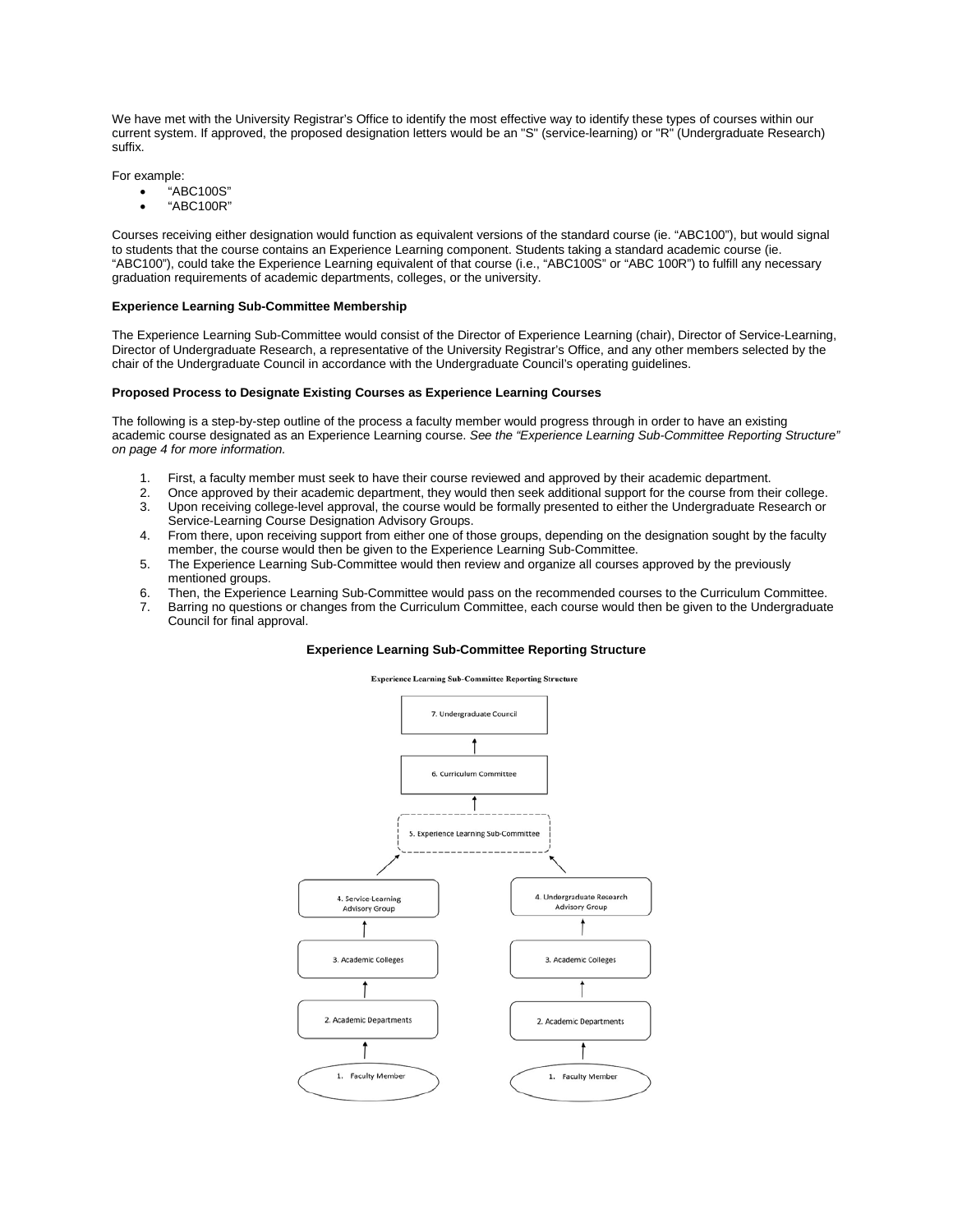# **ACADEMIC POLICY COMMITTEE**

# **SOAR (SUMMER OPPORTUNITY FOR ACADEMIC RECOVERY)**

# **PROPOSED CATALOG STATEMENT**

#### **SOAR: Summer Opportunity for Academic Recovery**

SOAR is an academic recovery program for eligible students who are dismissed at the end of spring term and have not previously been dismissed from the University. SOAR participants are reinstated for summer term to provide them with an opportunity to return to Good Standing with focused effort. If a SOAR student successfully completes summer term courses, she or he will be given the opportunity to continue enrollment into fall term and beyond. Returning to Good Standing by the end of summer term is a primary goal of SOAR.

The program is open only to students who have a reasonable opportunity to return to Good Standing by the end of summer term. Because the SOAR program emphasizes presence and classroom engagement, SOAR cannot be completed off-campus or online. For details on eligibility criteria, a description of program requirements, or other information on SOAR, contact the Student Success Center.

# **SUPPORTING INFORMATION**

#### **SOAR Discussion from the Policy Committee Meeting**

I regret that a teaching conflict left me unable to attend the last Policy Committee meeting where SOAR was discussed. SSC Executive Director Dr. Anton Reece asked me to address questions from that meeting which focused upon SOAR eligibility requirements, academic performance, and standards of success.

# **SOAR Eligibility**

In the 2014 initial pilot year, selectivity was not a primary concern. Of the 390 students dismissed at the end of spring 2014, we offered SOAR eligibility to 274, and 52 students accepted that offer. The following year, we tightened the eligibility standards in an attempt to have more SOAR students reach Good Standing by the end of summer term. Of the 405 students dismissed at the end of spring 2015, we offered SOAR eligibility to 148, and 58 students accepted that offer.

| Year | Dismissed at End of<br>Spring Term | Offered SOAR | Enrolled in SOAR | % of Dismissed Students<br>Enrolled in SOAR |
|------|------------------------------------|--------------|------------------|---------------------------------------------|
| 2014 | 390                                | 274          | 52               | 13.3%                                       |
| 2015 | 405                                | 148          | 58               | 14.3%                                       |

Eligibility criteria for 2015 SOAR:

- Not previously dismissed, and
- Less than 13 deficiency points.

Dr. Reece asked me to address the suggestion that we limit SOAR to fewer deficiency points, perhaps as few as 5 or 6. As Dr. Reece mentioned at the Policy Committee meeting, doing so would not provide the yield we need for a viable program of at least 50 participants. We estimated we would need to invite roughly 150 students in order to yield 50 participants. Of the 405 dismissed students, only 70 faced fewer than 6 deficiency points. Grouping dismissed students in bands of 6, 9, and 13 deficiency points, the number of students was as follows:<br>0 to 5.99 deficiency points

| 0 to 5.99 deficiency points:  | 70 students  | (33 enrolled) |
|-------------------------------|--------------|---------------|
| 6 to 8.99 deficiency points:  | 40 students  | (15 enrolled) |
| 9 to 12.99 deficiency points: | 37 students  | (10 enrolled) |
| Total:                        | 147 students | (58 enrolled) |

# **SOAR Academic Performance**

Included in the deficiency point discussion were questions about the academic performance of SOAR students across the deficiency point spectrum. The following table indicates levels of academic success for Summer 2015, split into the deficiency point bands described above, and measured by academic standing at the end of Summer term 2015 (Dismissal, continuing on Probation, or moving to Good Standing).

| DP's       | Total | <b>Dismiss</b> | % Dismiss | <b>Prob</b> | % Prob | <b>Good St</b> | % Good St |
|------------|-------|----------------|-----------|-------------|--------|----------------|-----------|
| 0 to 5.99  | 33    |                | 12%       |             | 9%     | 26             | 79%       |
| 6 to 8.99  | 15    | 2              | 13%       |             | 27%    |                | 60%       |
| 9 to 12.99 | 10    | റ              | 20%       | 6           | 60%    |                | 20%       |

# SOAR Summer 2015 Academic Standing by Deficiency Points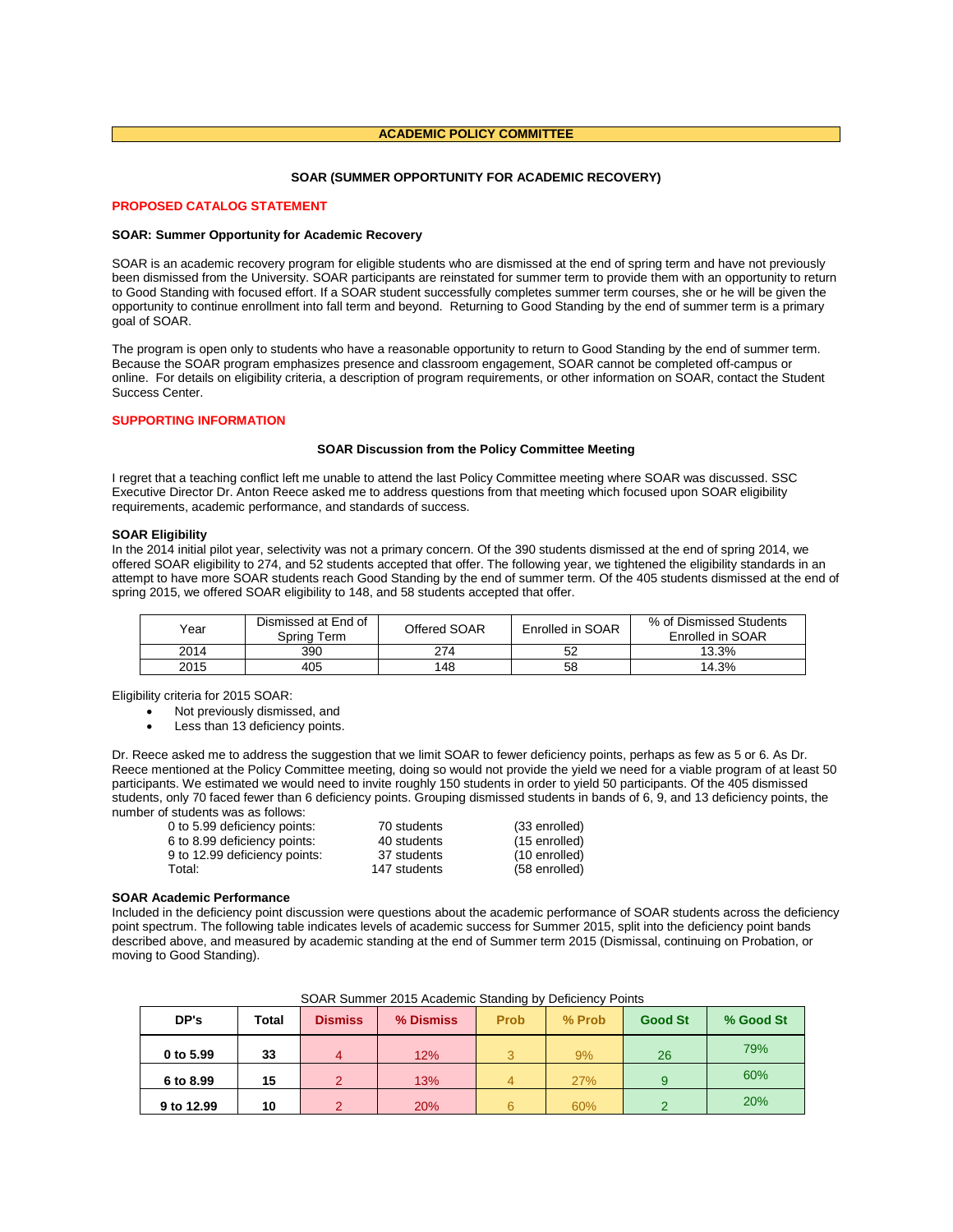| <b>Total</b> | co<br>50 |  | 4% |  | nn. | <b>COLLECT</b> | 64% |
|--------------|----------|--|----|--|-----|----------------|-----|
|--------------|----------|--|----|--|-----|----------------|-----|

The success of students in the SOAR program can be compared with two other groups of students enrolled in summer 2015:

- Students dismissed in spring 2015, **reinstated** for summer by the Appeals Committee. However, that number was very small, as the Appeals Committee granted only two appeals resulting in summer 2015 reinstatements. One was dismissed at the end of summer 2015, while the other continued on Academic Probation.
- **Readmission students** returning from a previous dismissal after having sat out the time required by the dismissal policy. For the 2015 summer term, 35 students enrolled after having sat out for dismissal. By measurements of academic standing, their performance (see the table below) was not as successful as the SOAR group, both in avoiding Dismissal (34% of these students were dismissed vs. 14% for SOAR) and achieving Good Standing (26% of these students reached Good Standing vs. 64% for SOAR).

|    | Summer 2015 Readmission Students Who Sat Out Dismissal |           |             |        |                |           |  |
|----|--------------------------------------------------------|-----------|-------------|--------|----------------|-----------|--|
| N  | <b>Dismiss</b>                                         | % Dismiss | <b>Prob</b> | % Prob | <b>Good St</b> | % Good St |  |
| 35 | ィウ                                                     | 34%       | 14          | 40%    |                | 26%       |  |

Measurements of GPA followed those lines. The average summer 2015 term GPA for the 35 students who sat out was 2.44, compared to 2.69 for the 58 SOAR students. To give a larger context to these figures, the average term GPA for all 5,704 students enrolled in summer 2015 was 2.90.

# **Fall 2015 Academic Performance**

Through presence and engagement, the goal of SOAR is to help participants grow into better students, positioning them for future success. In fall 2015, 48 of the original 58 participants enrolled (8 had been dismissed; 2 students in Good Standing chose not to return). As a whole, the group performed well, losing only 4 students to Dismissal at the end of fall 2015. The percentage of enrolled students in Good Standing increased from 64% in summer to 67% in fall, due in part to the strong performance of students in the "9 to 12.99" deficiency point group.

| SOAR Fall 2015 Enrolled Students: Academic Standing by Deficiency Points |       |                |           |             |        |                |           |
|--------------------------------------------------------------------------|-------|----------------|-----------|-------------|--------|----------------|-----------|
| DP's                                                                     | Total | <b>Dismiss</b> | % Dismiss | <b>Prob</b> | % Prob | <b>Good St</b> | % Good St |
| 0 to 5.99                                                                | 27    | 0              | $0\%$     | 9           | 33%    | 18             | 67%       |
| 6 to 8.99                                                                | 13    | 2              | 15%       | 3           | 23%    | 8              | 62%       |
| 9 to 12.99                                                               | 8     | 2              | 25%       | U           | $0\%$  | 6              | 75%       |
| Total                                                                    | 48    | 4              | 8%        | 12          | 25%    | 32             | 67%       |

# **SOAR 2.00 Term GPA Success Threshold**

The Policy Committee also voiced questions about SOAR's 2.00 term GPA as a threshold for success, with the suggestion that we should consider 2.50 instead. We have not considered any mark higher than 2.00 as the success standard, as no other group of students are required to meet a mark higher than 2.00, including students reinstated by the Appeals Committee.

In summer 2015, 8 of the 58 students in SOAR were dismissed because they did not meet the 2.00 minimum term GPA. A 2.50 term GPA requirement would have resulted in 12 more student dismissals. Of those 12 students, 9 successfully navigated fall 2015 and are enrolled in the present term (4 continuing on Probation, and 5 reaching Good Standing). These levels of success do not indicate the need for a higher threshold for success beyond the University's 2.00 term GPA.

# **Concluding Thoughts**

We continue to wrestle with the question of how best to help our students who have faced Academic Dismissal. Emphasizing presence and engagement, SOAR takes advantage of the focused, concentrated platform of summer term to provide a workable model of demonstrated success. The proposed SOAR catalog statement enables us to describe the program's existence and purpose, while referring students to the Student Success Center for questions about the criteria for eligibility and successful completion of the program.

# **RESEARCH INTENSIVE COURSE DESIGNATION**

**Date: January 27, 2016 To: Academic Policy Committee From: Undergraduate Research Advisory Council Re: Creation of an Undergraduate Research Course Designation**

In our Journey to the Top 25, the Undergraduate Research Advisory Council (URAC) would like to establish a process for certifying courses as "Undergraduate Research Intensive" (R or RI) within the undergraduate curriculum.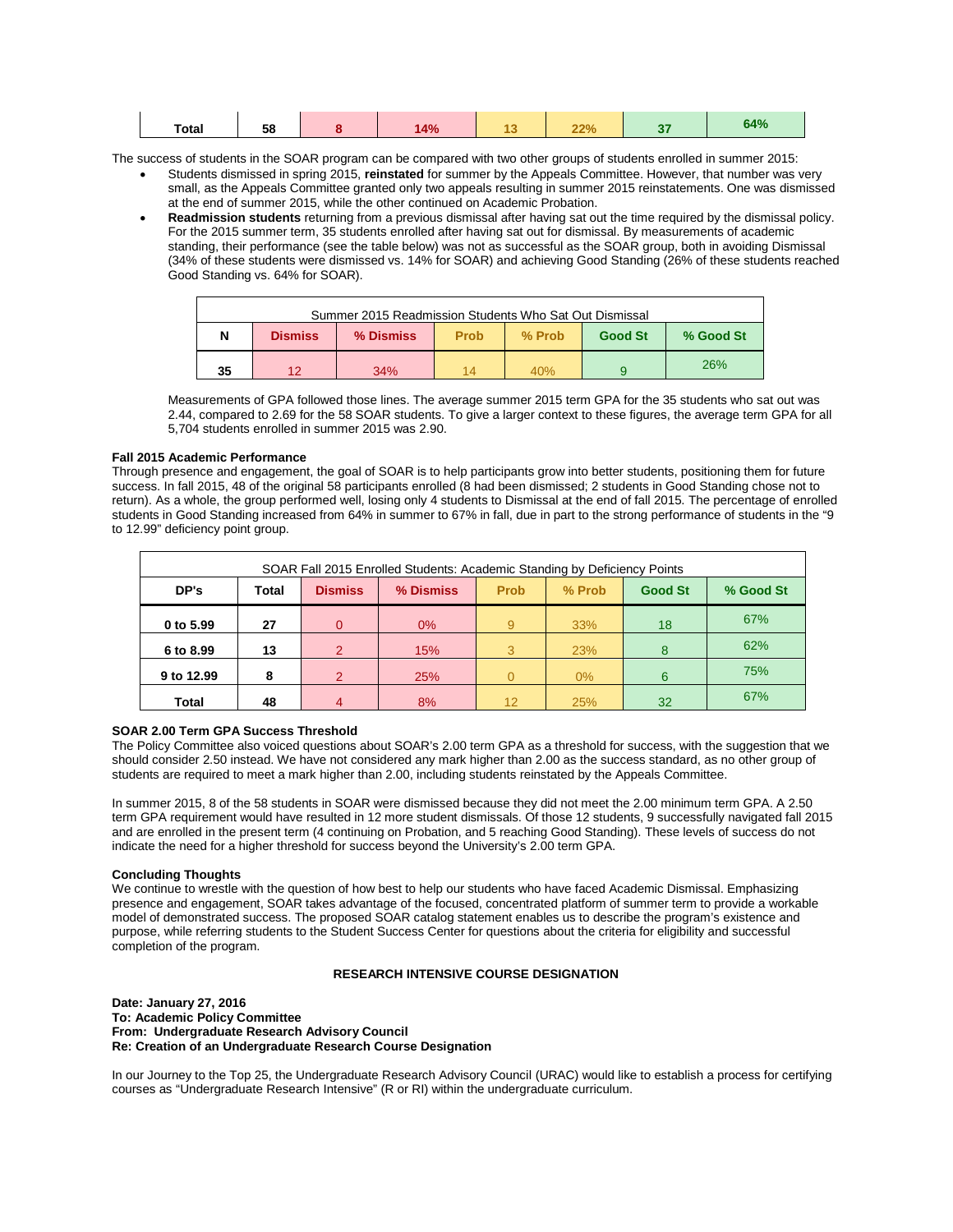# **Rationale**

- 1. Student participation in experiential learning courses, such as undergraduate research, has been shown in the literature to have a positive impact on their retention and persistence to graduation. A designation would allow students to identify courses.
- 2. Course designation would appear on the students' transcripts allowing confirmation of participation by employers and graduate schools.
- 3. Course designation would meet an objective outlined in Experience Learning, the campus Quality Enhancement Plan.
- 
- 4. Course designation would allow us to stay competitive with our peers in our Top 25 journey.<br>5. Course designation would allow the Office of Undergraduate Research to report on student r 5. Course designation would allow the Office of Undergraduate Research to report on student participation in undergraduate research and assistance to those students if needed.
- 6. Course designation would allow the Office of Undergraduate Research to provide support to faculty teaching designated courses and provide to undergraduate research involvement for workload, tenure, and promotion guidelines.

# **Defining Research Intensive Courses**

For a course to be designated as "Undergraduate Research Intensive", it must meet all the following criteria. Criteria for undergraduate research courses are based on research, best practices, and the CAS Standards for Undergraduate Research (2009).

- 1. *The field research course engages students on an original research\* project (not a simulation), either contributing to a faculty research project or engaging in an independent research project with a mentor*
- 2. *Students conduct research on an ongoing basis, working an average of 5 – 10 hours/week.*
- 3. *Students gain knowledge of or experience in discipline-specific language, research ethics, skills in research methodologies, and important scholarship.*
- 4. *The learning objectives related to the research experience are clearly articulated related to their field of study, educational goals and/or career and vocational aspirations.*
- *5. There is supervision and feedback by a mentor who has expertise related to their field of study, educational goals and/or career and vocational aspirations.*
- 6. *The syllabus assignments include reflection assignments and a final synthesis project integrated into the course.*
- 7. *There is an outlet to disseminate the original research (e.g., symposium, conference, scholarly article) integrated into the course.*

*\*At UT, research is defined as an inquiry or investigation conducted by an undergraduate student that makes an original intellectual or creative contribution to the discipline.*

# **Process for Review**

If approved, the URAC is open to discussion on who would be responsible for the review of applications for the course designation. One suggestion would be to create a sub-committee of the URAC to be responsible for the review of course designation requests. This committee would comprise of 7 individuals representing the academic colleges, libraries, and honors programs. The committee would meet twice per year to review requests.

The following rubric would be used to determine if courses met the seven criteria for consideration. A score of ten or greater would be required to receive the designation, with no entries in the (0) 'Does Not Demonstrate' column.

# **"R" Designation Review Form**

Rubric for receiving <sup>a</sup> research-intensive or "R"designation. The criteria below are based on research, best practices, and the CAS Standards for Undergraduate Research (2009).

|                                      | <b>Completely Demonstrates (2)</b>                                                                                                                                                                                               | <b>Somewhat Demonstrates (1)</b>                                                                                                                                            | Does Not Demonstrate (0)                                                                                                                                                      |
|--------------------------------------|----------------------------------------------------------------------------------------------------------------------------------------------------------------------------------------------------------------------------------|-----------------------------------------------------------------------------------------------------------------------------------------------------------------------------|-------------------------------------------------------------------------------------------------------------------------------------------------------------------------------|
| Original or<br>Secondary<br>Research | The field research course<br>engages students on an original<br>research project (not a<br>simulation), either contributing to<br>a faculty research project or<br>engaging in an independent<br>research project with a mentor. | The field research course<br>engages students on a non-<br>original research project or<br>review of the literature only and<br>does not add new knowledge to<br>the field. | The field research course does<br>not engage students on an<br>original or secondary research<br>project.                                                                     |
| <b>Time Towards</b><br>Research      | Students conduct research on an<br>ongoing basis, working an<br>average of 5-10 hours/week.                                                                                                                                      | Students conduct research on an<br>ongoing basis, working an<br>average of less than 5<br>hours/week.                                                                       | Students do not conduct research<br>on an ongoing basis.                                                                                                                      |
| <b>Discipline</b><br><b>Focused</b>  | Students gain knowledge of or<br>experience in discipline-specific<br>language, research ethics, skills<br>in research methodologies, and<br>important scholarship.                                                              | Students receive a broad<br>overview of research<br>methodologies and research<br>ethics.                                                                                   | Students do not gain knowledge<br>of or experience in discipline-<br>specific language, research<br>ethics, skills in research<br>methodologies, or important<br>scholarship. |
| Learning<br><b>Objectives</b>        | The learning objectives related to<br>the research experience are<br>clearly articulated related to their                                                                                                                        | The learning objectives related to<br>the research experience are<br>limited.                                                                                               | There are no learning objectives<br>related to the research<br>experience.                                                                                                    |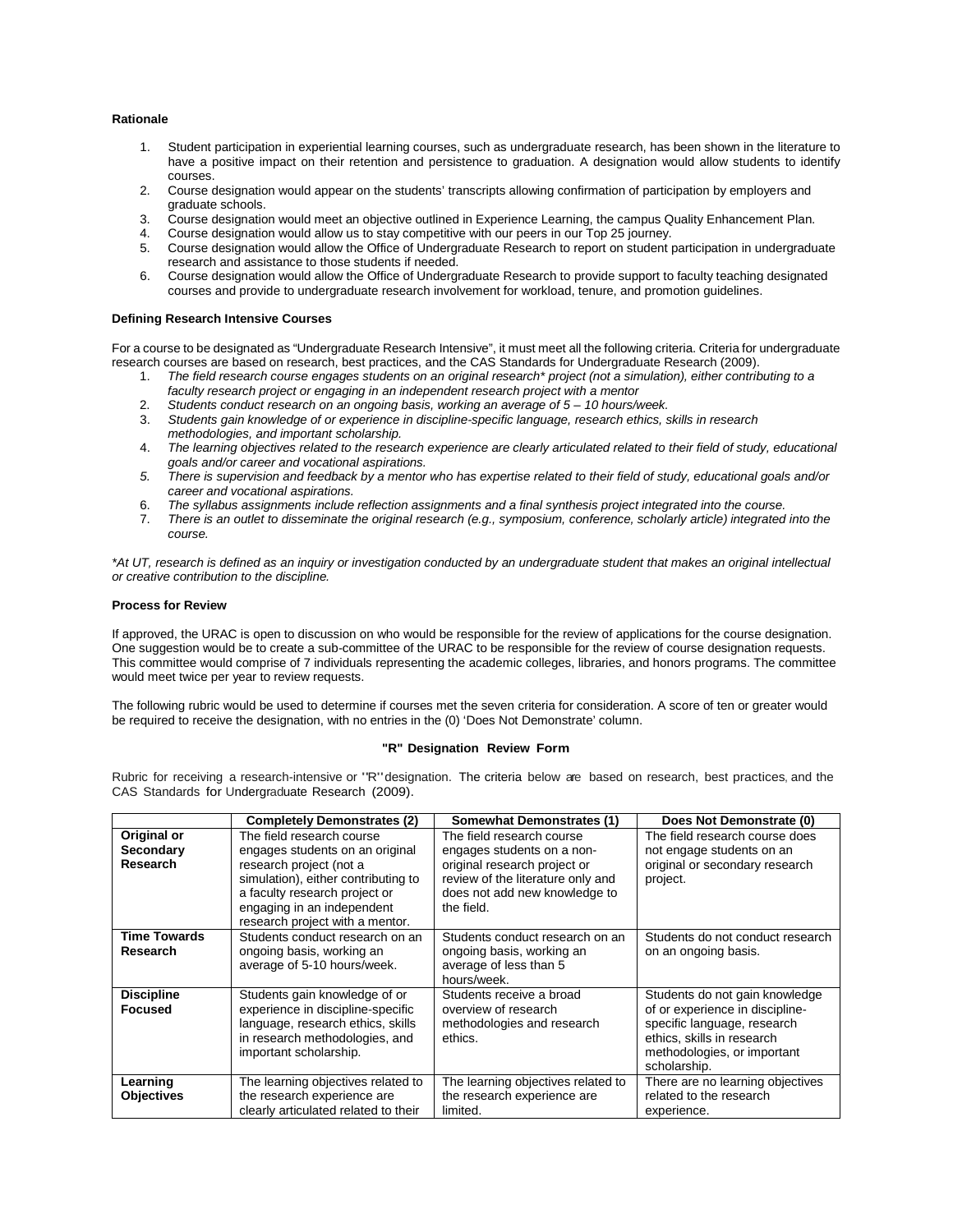|                       | field of study, educational goals<br>and/or career and vocational<br>aspirations.                                                                                                                                         |                                                                                                                                                   |                                                                                                                                                                                        |
|-----------------------|---------------------------------------------------------------------------------------------------------------------------------------------------------------------------------------------------------------------------|---------------------------------------------------------------------------------------------------------------------------------------------------|----------------------------------------------------------------------------------------------------------------------------------------------------------------------------------------|
| <b>Mentorship</b>     | There is supervision and<br>feedback by a faculty mentor who<br>has expertise related to their field<br>of study, educational goals<br>and/or career and vocational<br>aspirations.                                       | There is supervision and<br>feedback by a lecturer, graduate<br>student, or postdoc.                                                              | There is no supervision and<br>feedback by a mentor.                                                                                                                                   |
| Course<br>Integration | The syllabus assignments<br>include reflection assignments<br>and a final syntheses project<br>integrated into the course.                                                                                                | The syllabus assignments<br>include either reflection<br>assignments or a final syntheses<br>project integrated into the course,<br>but not both. | There are no syllabus<br>assignments on reflection or a<br>final project integrated into the<br>course.                                                                                |
| <b>Dissemination</b>  | There is a mandatory outlet to<br>disseminate the original research<br>outside of the classroom (e.g.,<br>symposium, conference,<br>scholarly article) integrated into<br>the course. Research compliance<br>is required. | The original research will be<br>presented within the context of<br>the classroom only.                                                           | There is no outlet to disseminate<br>the original research inside or<br>outside (e.g., symposium,<br>conference, scholarly article) of<br>the classroom integrated into the<br>course. |

# **Sample Course Submission Form**

The following form would be used by faculty submitting courses for research designation review.

**Faculty Information:** Course Instructor: Instructor Email: College and Department:

**Course Information** Existing or new course: Course #: Course Title: Course Description: # Credit Hours: Time Expected Per Student on Research: (in hours/week)

# **Student Learning Outcomes**

Please define one or more student learning outcomes that you intend to advance through the use of undergraduate research in this course.

# **Undergraduate Research Rubric**

How would you rate your course in meeting each of the criteria below, using a scale of 1-5 with 5 being highly meets and 1 being does not meet?

- a. The field research course engages students on an original research\* project (not a simulation), either contributing to a faculty research project or engaging in an independent research project with a mentor
- b. Students conduct research on an ongoing basis, working an average of 5 10 hours/week.
- c. Students gain knowledge of or experience in discipline-specific language, research ethics, skills in research
- methodologies, and important scholarship.
- d. The learning objectives related to the research experience are clearly articulated related to their field of study, educational goals and/or career and vocational aspirations.
- e. There is supervision and feedback by a mentor who has expertise related to their field of study, educational goals and/or career and vocational aspirations.
- f. The syllabus assignments include reflection assignments and a final synthesis project integrated into the course.
- g. There is an outlet to disseminate the original research (e.g., symposium, conference, scholarly article) integrated into the course.

# **Evaluation Plan**

How will you evaluate the extent to which the intended student learning outcomes were advanced through the use of undergraduate research in this course?

# **Additional Information (optional)**

Additional information why the course should be considered for R designation and how the course meets the 7 criteria for inclusion.

# **Attachments**

Proposed course syllabus

'R' Designation Review Form Rubric Response

# **Research Intensive Course Designations**

| <b>Institution</b> | . Use<br>In<br>. or<br>Proposed | Course<br><b>Designation</b> | Program<br>Name | <b>Structure</b> | Website |
|--------------------|---------------------------------|------------------------------|-----------------|------------------|---------|
|--------------------|---------------------------------|------------------------------|-----------------|------------------|---------|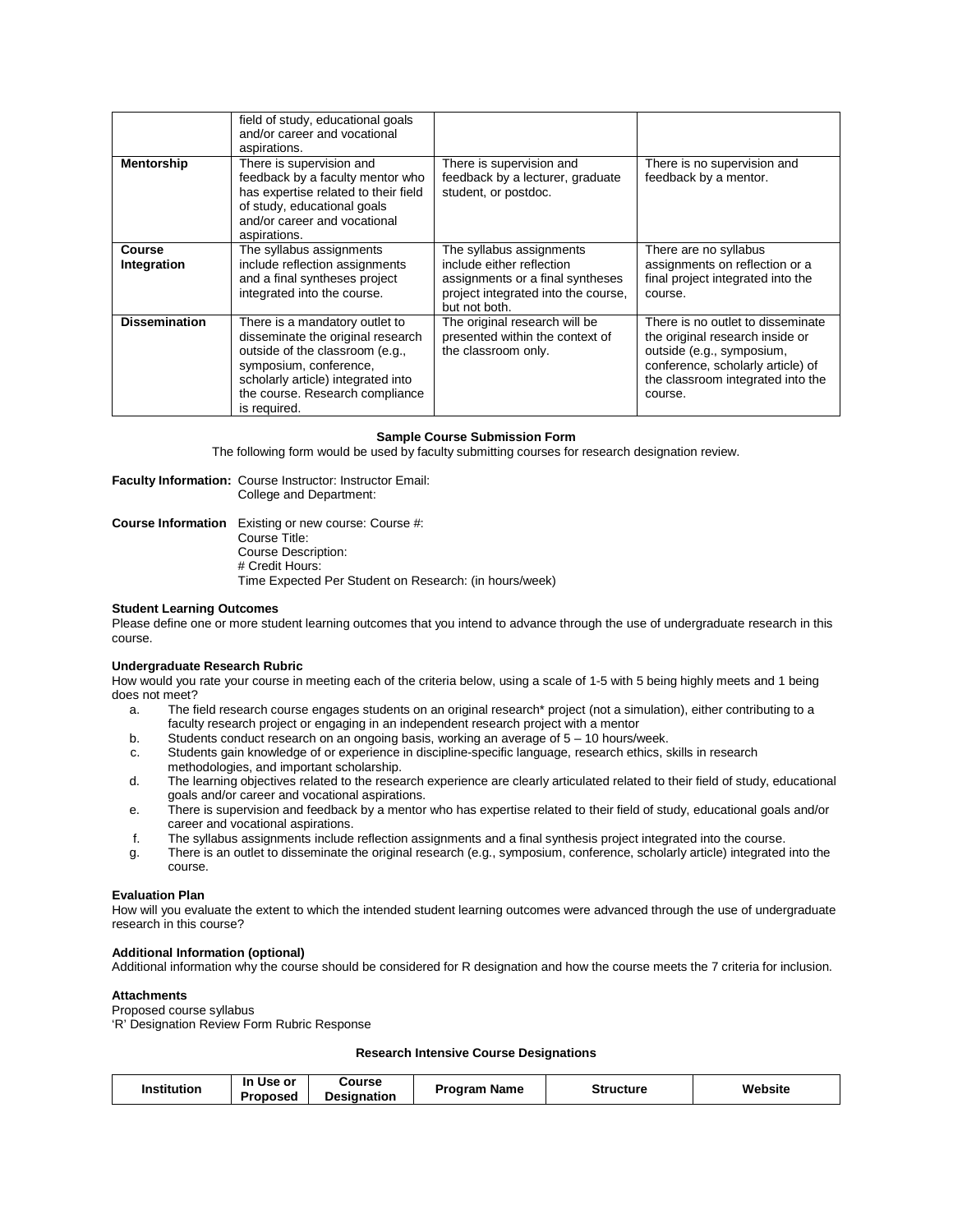| University of<br><b>Toledo</b>                                  | In Use | Research<br>Intensive (RI)                                                                                 | Research Intensive<br>(RI) Course<br>designation                                                                                                                                                                                                                                                                               |                                                                                                                                                                                                                                                              | https://www.utoledo.ed<br>u/honors/undergradres<br>earch/ResearchIntensi                                                                                                                                                           |
|-----------------------------------------------------------------|--------|------------------------------------------------------------------------------------------------------------|--------------------------------------------------------------------------------------------------------------------------------------------------------------------------------------------------------------------------------------------------------------------------------------------------------------------------------|--------------------------------------------------------------------------------------------------------------------------------------------------------------------------------------------------------------------------------------------------------------|------------------------------------------------------------------------------------------------------------------------------------------------------------------------------------------------------------------------------------|
|                                                                 |        |                                                                                                            |                                                                                                                                                                                                                                                                                                                                |                                                                                                                                                                                                                                                              | veCourses/main-<br>researchintensive.html                                                                                                                                                                                          |
| George Mason<br><b>University</b>                               | In Use | <b>RS</b>                                                                                                  | Research &<br>Scholarship<br>intensive (RS)<br>courses                                                                                                                                                                                                                                                                         | First to UGR Office<br>Next, Faculty and<br><b>Curricular Activities</b><br>Committee, part of<br><b>QEP Leadership</b><br>Council                                                                                                                           | http://oscar.gmu.edu/fa<br>c-staff/rs-courses.cfm                                                                                                                                                                                  |
| <b>University of</b><br>North Carolina at<br><b>Chapel Hill</b> | In Use | Experiential<br>Education (EE)<br>or Quantitative<br>Intensive (QI)                                        | Connections<br>courses                                                                                                                                                                                                                                                                                                         |                                                                                                                                                                                                                                                              | http://curricula.unc.edu/<br>curriculum/connections                                                                                                                                                                                |
| Indiana<br>University-<br>Purdue<br><b>University</b>           | In Use | Research (R),<br>International (I),<br>Service<br>Learning (S), or<br>Experiential<br>Learning (E)         | RISE to the IUPUI<br>Challenge                                                                                                                                                                                                                                                                                                 | Curricular review and<br>approval within the<br>academic unit. Once<br>the Registrar receives<br>notification to add or<br>delete a RISE class<br>designator from the<br>Scheduling Officer, it is<br>assumed the academic<br>unit approval has<br>occurred. | http://registrar.iupui.ed<br>u/recorder/RISE_Chall<br>engeDesignations.html<br>http://registrar.iupui.ed<br>u/recorder/RISE_Desig<br>nationSummaryGrid2.h<br>tml                                                                   |
| Loyola<br><b>University</b>                                     | In Use | Engaged<br>Learning (E)                                                                                    | <b>Engaged Learning</b><br>Requirements<br>(includes Service)<br>Learning, Academic<br>Internships, Field<br>Work,<br>Undergraduate<br>Research, and<br>Public Performance)                                                                                                                                                    | <b>Engaged Learning</b><br>Sub-Committee of the<br>Board of<br>Undergraduate Studies                                                                                                                                                                         | http://www.luc.edu/eng<br>agedlearning/facultyres<br>ources/criteriaforelcour<br>ses/                                                                                                                                              |
| <b>Belmont</b><br><b>University</b>                             | In Use | Experiential<br>Learning (EL)                                                                              | The Belmont<br>Experience:<br>Learning for Life<br>(The BELL Core).<br>Designations for:<br>Undergraduate<br>Research;<br>Community-Based<br>Research; Service<br>Learning; Study<br>Abroad; Internships,<br>Clinicals, and<br>Practica; Recitals,<br>Shows, Exhibits, and<br>Other Significant<br>Projects or<br>Performances | Application submitted<br>to the Department of<br><b>General Education</b><br>(BELL Core)                                                                                                                                                                     | http://www.belmont.edu<br>/bellcore/bell-core-<br>courses/experiential le<br>arning.html                                                                                                                                           |
| <b>University of</b><br>Alabama at<br><b>Birmingham</b>         | In Use | Service<br>Learning<br>Undergraduate<br>Research                                                           | Student/Academic<br>Engagement &<br>Global Citizenship                                                                                                                                                                                                                                                                         |                                                                                                                                                                                                                                                              | http://www.uab.edu/ser<br>vicelearning/resources/<br>faculty-and-<br>staff/service-learning-<br>course-designation<br>http://www.uab.edu/un<br>dergraduateresearch/i<br>mages/Documents/Res<br>earch_Oriented_Cours<br>es_2012.pdf |
| <b>Duke University</b>                                          | In Use | Cross-Cultural<br>Inquiry (CCI),<br><b>Ethical Inquiry</b><br>(EI), Science,<br>Technology,<br>and Society |                                                                                                                                                                                                                                                                                                                                |                                                                                                                                                                                                                                                              | http://undergraduateres<br>earch.duke.edu/                                                                                                                                                                                         |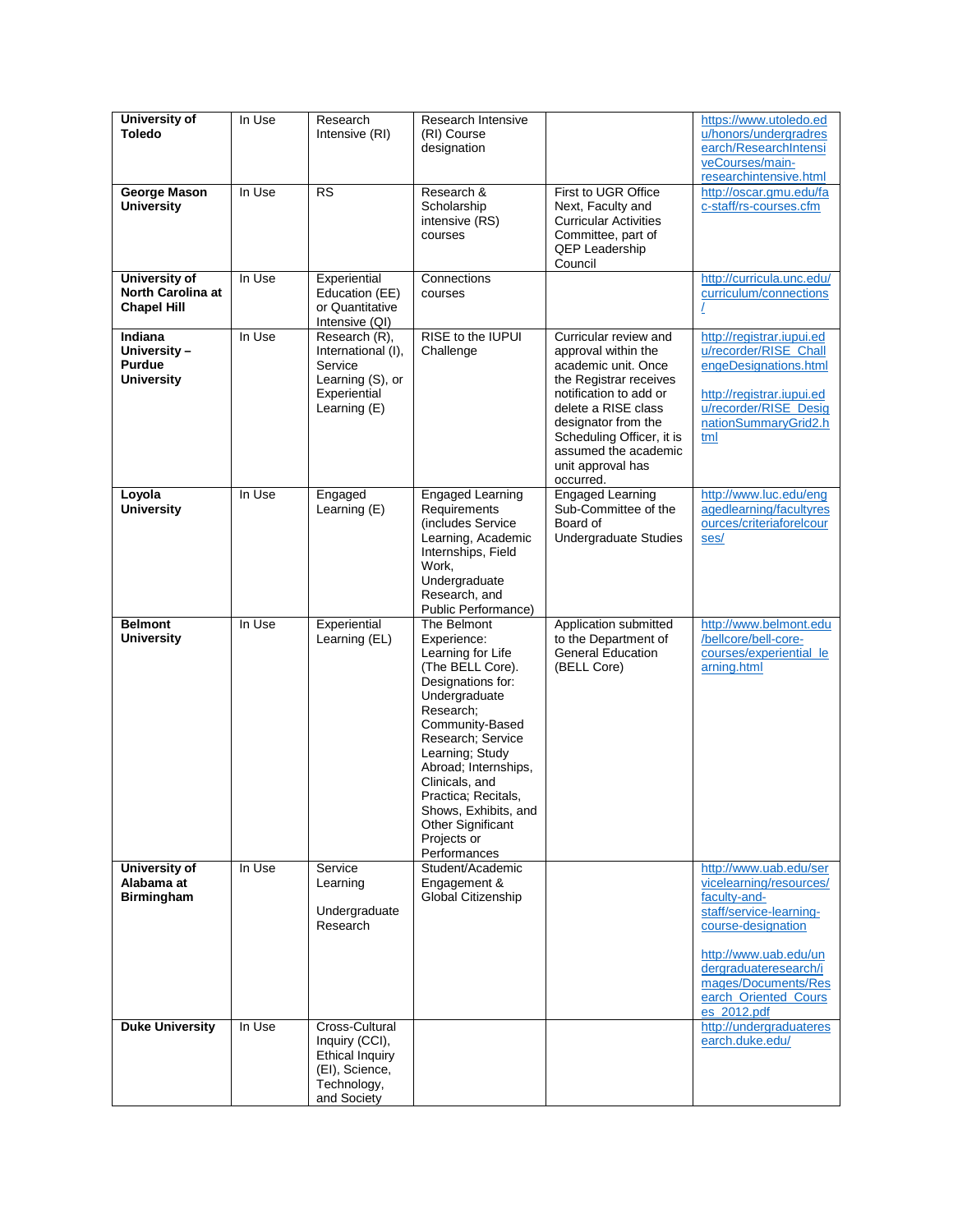|                                              |          | (STS), Foreign<br>Languages<br>(FL), Research<br>$(R)$ , Writing $(W)$ |                                  |                                                                                             |                                                                                                                         |
|----------------------------------------------|----------|------------------------------------------------------------------------|----------------------------------|---------------------------------------------------------------------------------------------|-------------------------------------------------------------------------------------------------------------------------|
| <b>Florida Atlantic</b><br><b>University</b> | Proposed |                                                                        | Distinction through<br>Discovery | Distinction through<br><b>Discovery Curriculum</b><br>Committee reviews<br>proposed courses | https://www.fau.edu/ac<br>ademic/registrar/UUPC<br>info/UUPCOct3-<br>14/Research%20and%<br>20Inquiry%20proposal.<br>pdf |

# **Experience Learning Course Designation Process Proposed Plan of Action**

# **Purpose**

The Offices of Service Learning and Undergraduate Research are seeking to develop and pilot an institutionally supported course designation process that clearly communicates to our students the presence of experience learning components within approved academic experiences prior to their registration into those courses.

The proposed designation format would be an "S" or "R" suffix following the course number (i.e., "ACB100S" or "ABC100R"). Courses receiving either designation would function as equivalent versions of the standard course (i.e., "ABC100"), but would signal to students that the course contains an experiential learning component.

# **Rationale**

In recent years, the lack of a university-wide course designation process has hindered students' preparation and successful participation in these types of academic experiences. Without a formal institutionally supported process for designating these opportunities, our students lack the ability to officially communicate their participation in, and completion of, these types of courses and academic experiences to potential employers and graduate schools.

# **Benefits**

There are many benefits for the development of a course designation process, not just for our students, but also for our faculty and administrative offices with oversight and investment in academic support.

# **Student Benefits**

- Increased knowledge of potential experiences prior to registering in these courses.
- Creation of official institutional documents (i.e., academic transcripts) noting participation in, and potential completion of, these unique academic experiences.
- Improved ability to receive institutional support for participating in these academic experiences.

# **Faculty Benefits**

- Increased student awareness of courses and opportunities with imbedded experience learning components.
- Creation of a clear, institutionally supported pathway for colleges and departments to create, develop, and assess these types of courses and academic experiences.
- Improved ability for individual faculty members, as well as colleges and departments to identify these learning experiences for tenure, promotion, and accreditation purposes.

# **Administrative Benefits**

- Increased capability to track and support experience learning courses each semester.
- Creation of a university-wide process will help to improve efforts to support and provide additional resources to faculty leading these types of courses and experiences.
- Improved proficiency to assess, maintain best practices, and provide participants with the necessary support to effectively coordinate these opportunities on our campus.

# **Proposed Process**

Initially, faculty seeking to receive either course designation would first need to receive support and approval from within their particular academic department and college. Once that support has been attained, those course proposals would be given to the Directors of the Offices of Undergraduate Research and Service-Learning depending on the designation sought out for each course.

Once received from the academic colleges, the Offices of Undergraduate Research and Services-Learning would chair advisory groups composed mainly of faculty members having in-depth experience implementing each of these teaching pedagogies into their courses, as well as representation from the university's Undergraduate Council. We also suggest that each advisory group potentially serve as a subcommittee to the university's Undergraduate Council, or to the Undergraduate Curriculum Committee, if these groups see this as an advantageous way to move forward.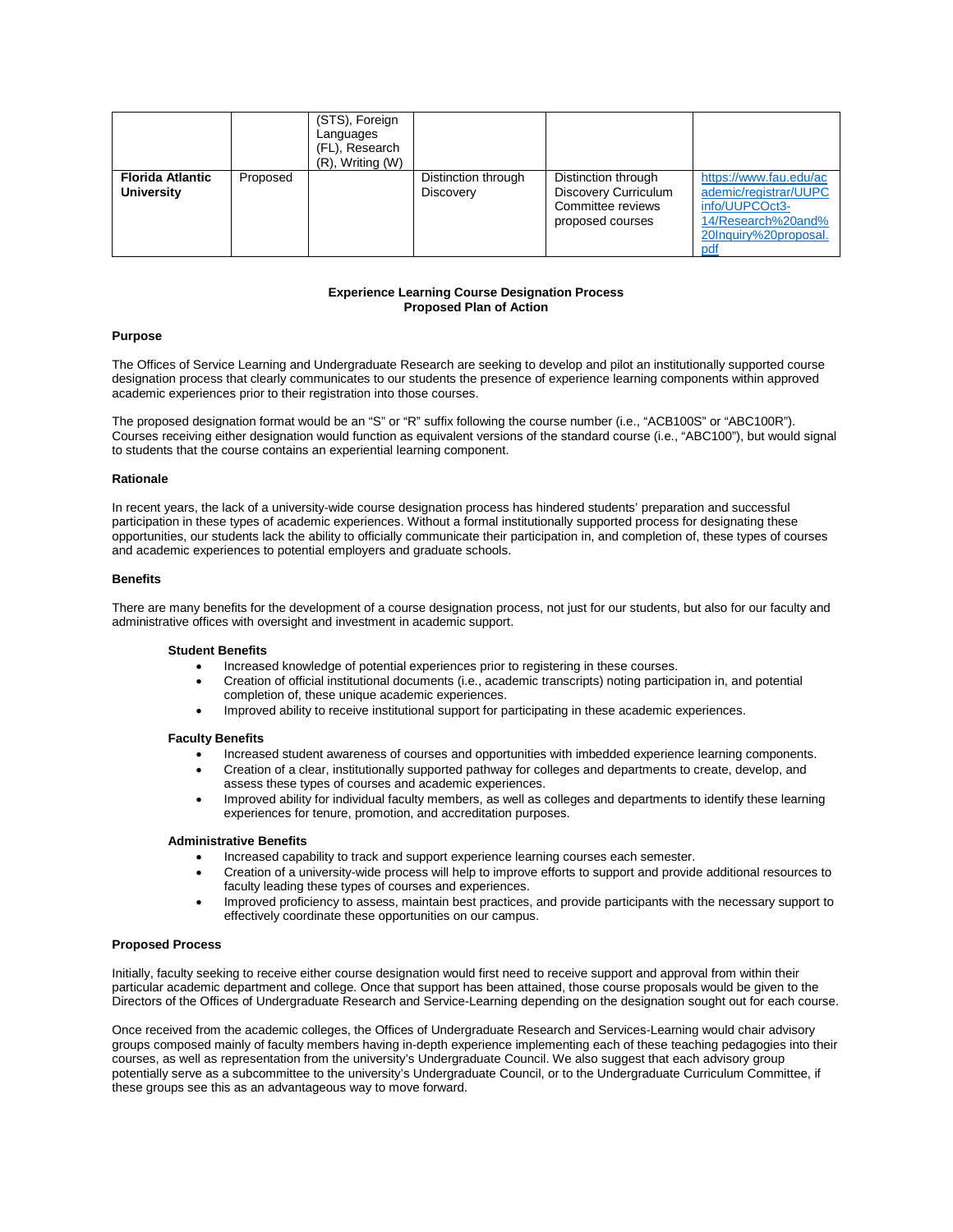Upon review and approval by either subcommittee, course applications seeking each designation would then be recommended to the Undergraduate Council for additional vetting. Upon receiving approval from the Undergraduate Council, courses would then be given to the University Registrar for official identification as a course containing either of these experiential learning components, and noted as such in the university's catalog.

# **CURRICULUM COMMITTEE**

- \* General education course<br>
† Cross-listed course<br>
\$ Course with fees
- **†** Cross-listed course
- \$ Course with fees
- Add or drop of major, concentration, minor

New text within existing text is designated by red text highlighted with gray. Obsolete text within existing text is designated by red strikethrough text.

# **CONSENT AGENDA**

# **COLLEGE OF AGRICULTURAL SCIENCES AND NATURAL RESOURCES All changes effective fall 2016**

# **DEPARTMENT OF AGRICULTURAL AND RESOURCE ECONOMICS**

# **REVISE HOURS**

| Requirements for the Bachelor of Science in Agricultural and Resource Economics • Food and Agricultural Business Major |              |                                 |  |  |  |  |  |
|------------------------------------------------------------------------------------------------------------------------|--------------|---------------------------------|--|--|--|--|--|
| Term 1                                                                                                                 | <b>Hours</b> | <b>Milestone Notes</b>          |  |  |  |  |  |
| <b>AREC 110</b>                                                                                                        |              | One general education elective* |  |  |  |  |  |
| <sup>1</sup> Biological Sciences Electives*                                                                            | $3 - 4$      |                                 |  |  |  |  |  |
| <sup>2</sup> Cultures and Civilizations Elective*                                                                      | 3            |                                 |  |  |  |  |  |
| <b>ENGL 101* or ENGL 118*</b>                                                                                          | 3            |                                 |  |  |  |  |  |
| <b>MATH 123*</b>                                                                                                       | 3            |                                 |  |  |  |  |  |
| Term 8                                                                                                                 |              |                                 |  |  |  |  |  |
| AREC 442                                                                                                               | 3            | No milestones                   |  |  |  |  |  |
| <sup>4</sup> AREC Electives                                                                                            | 3            |                                 |  |  |  |  |  |
| <sup>5</sup> Unrestricted Electives                                                                                    | 7-8          |                                 |  |  |  |  |  |

*Rationale: These adjustments are due to changes in biology courses, which range from 2 to 4 hours each. We had overlooked making this change on the uTrack chart.* 

# **DEPARTMENT OF AGRICULTURAL LEADERSHIP, EDUCATION, AND COMMUNICATIONS**

# **CORRECT TYPO**

# **Requirements for the Bachelor of Science in Agriculture • Agricultural Leadership, Education and Communications Major • Agricultural Education Concentration**

| Term 6                    |   |                         |  |
|---------------------------|---|-------------------------|--|
| ALEC 345                  | 3 | 2.7 2.75 cumulative GPA |  |
| <b>ANSC 280</b>           | 2 | ALEC 211                |  |
| FDST 150*, FDST 241       | 6 |                         |  |
| FORS, FWF or WFS Elective | 3 |                         |  |
| <b>PLSC 250*</b>          | 3 |                         |  |
| Term <sub>7</sub>         |   |                         |  |
| ALEC 434, ALEC 440*       | 6 | 2.7 2.75 cumulative GPA |  |
| EDPY 401                  | 3 | ALEC 345                |  |
| <b>SPED 402</b>           | 3 |                         |  |
| ETEC 486                  | 3 |                         |  |
| <b>ANSC 281</b>           | 2 |                         |  |

*Rationale: Correct typographical error.*

**DEPARTMENT OF ANIMAL SCIENCE**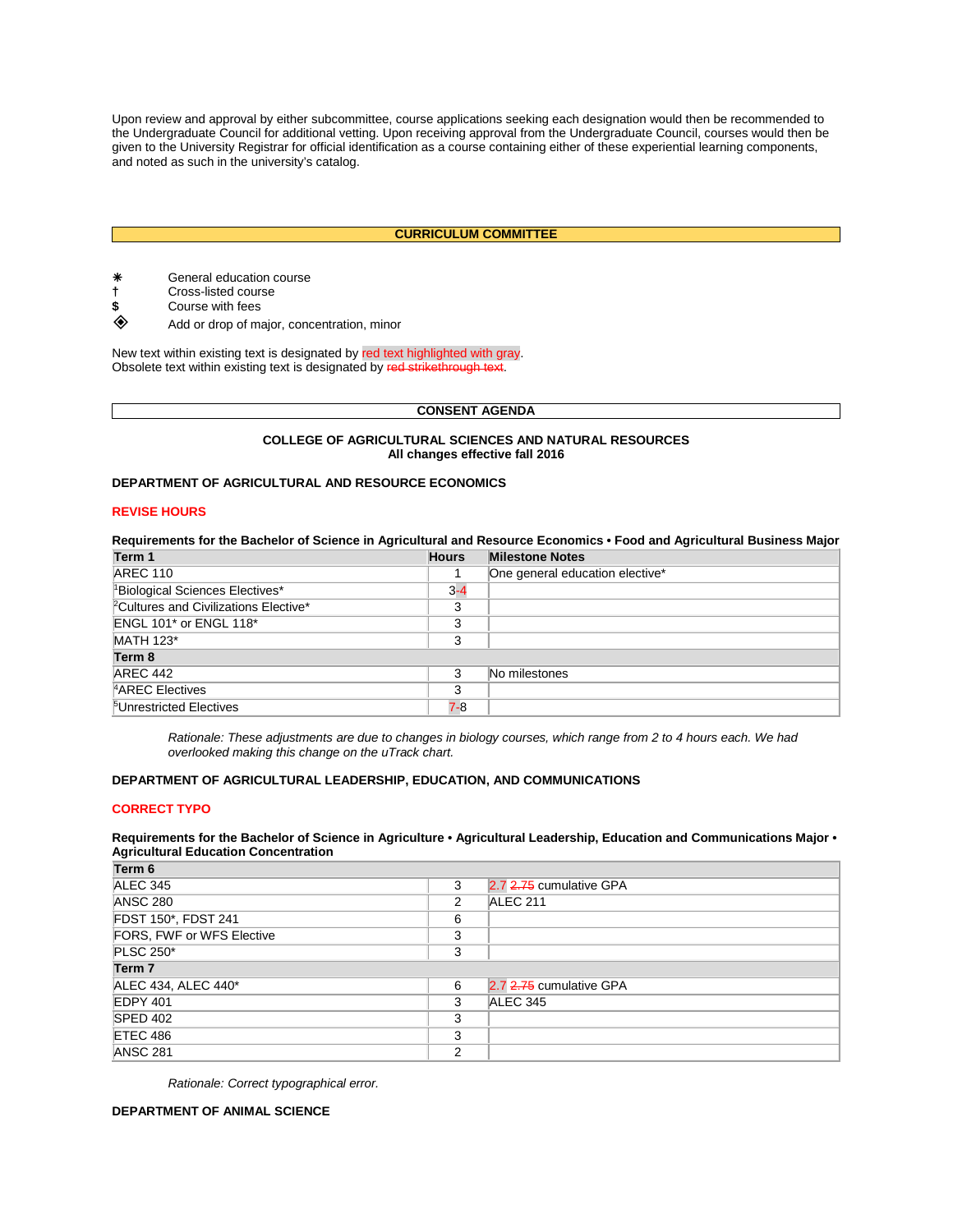# **(ANSC) Animal Science**

#### **REVISE FOOTNOTE**

**Requirements for the Bachelor of Science in Animal Science • Animal Science Major • Animal Industries Concentration**

<sup>2</sup> A minor in Food and Agricultural Business, Business Administration, Communication Studies, Information Studies and Technology, Journalism and Electronic Media, or other discipline with approval of the Animal Science Undergraduate Committee is required. Requirements for the Business Administration minor are ACCT 200(3); ECON 201\*(4) or ECON 211\*-ECON 213\*(4- 6); FINC 300 (3); MARK 300 (3); MGT 201 (3), MGT 300 (3); STAT 201\* (3). Requirements for the Food and Agricultural Business minor are ACCT 200 (3); AREC 201\*(4) or ECON 201\*(4) or ECON 211\*(3), AREC 212(3), AREC 342(3), AREC 350(3), AREC 412; and Agricultural and Resource Economics elective (3).

*Rationale: Rather than list the requirements for the minors – and update the footnote when these requirements change – we will link to each minor's page of the catalog.*

# **CORRECT TYPO**

#### **ANSC 420 Advanced Reproductive Techniques Technologies Collection (3)**

*Rationale: Title was typed incorrectly in the proposal. Department did not intend to change course title.*

**COLLEGE OF ARTS AND SCIENCES All changes effective fall 2016**

#### **REVISE TEXT**

(Main college page)

#### **Program for Prospective K-12 Teachers** (Paragraph 2)

To be licensed for teaching, students must also gain formal admission to the Teacher Education Program in the College of Education, Health, and Human Sciences. The process involves successful completion of a series of requirements including presentation of satisfactory scores on certain tests, completion of completing professional courses in the College of Education, Health, and Human Sciences, maintenance of a 2.7 or higher GPA, and completion of completing a fifth year program emphasizing practical application. For details, see the College of Education, Health, and Human Sciences section of this catalog and contact the Advising Center, 332 Bailey Education Complex.

*Rationale: Revise for parallelism.*

# **REVISE TEXT**

**Requirements for the Arts and Sciences Exploratory Major TERM ONE COMMUNICATING THROUGH WRITING (WC)** ENGL 101 or ENGL 102 **OR** ENGL 121 or ENGL 131 **OR** ENGL 118 **OR** ENGL 198 (for Chancellor's Honors Program students only)

**TERM TWO COMMUNICATING THROUGH WRITING (WC)** ENGL 102 **OR** ENGL 131 or ENGL 132 **OR** ENGL 298 (for Chancellor's Honors Program students only)

**Arts and Sciences Exploratory Program – Pre-Professional Track TERM ONE COMMUNICATING THROUGH WRITING (WC)** ENGL 101 or ENGL 102 **OR** ENGL 121 or ENGL 131 **OR** ENGL 118 **OR** ENGL 198 (for Chancellor's Honors Program students only)

**TERM TWO COMMUNICATING THROUGH WRITING (WC)** ENGL 102 **OR** ENGL 131 or ENGL 132 **OR** ENGL 298 (for Chancellor's Honors Program students only)

*Rationale: ENGL 198 and 298 were approved to satisfy these requirements, but we overlooked putting it on this page.*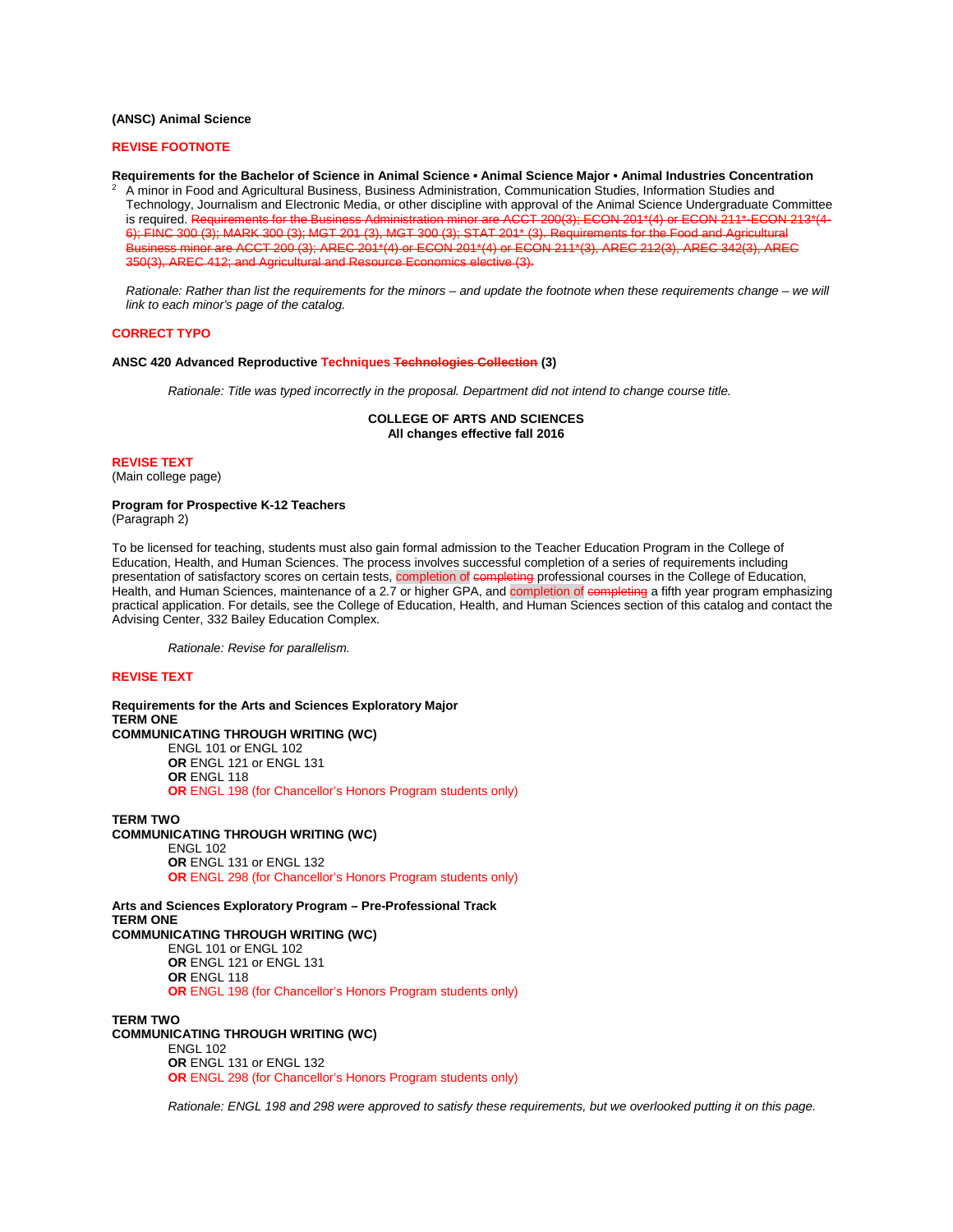# **DIVISION OF BIOLOGY (BIOL) Biology**

#### **CORRECT TYPO**

**BIOL 167 - Honors: Skills of Biological Investigation 2 Credit Hours** Same as Biology 159 but designed for high-achieving students. *Satisfies* **General Education Requirement: (NS with lab) if taken with Biology 150, 158, 160, or 168.** *Contact Hour Distribution: 1 hour discussion and one 3-hour lab. Credit Restriction: Students may not receive credit for both 159 and 167. (RE) Corequisite(s): 158* 260*.*

*Rationale: Correct typographical error. Formerly, there was a comment that said "It is recommended that students are also enrolled in BIOL 158 while taking this lab." The rationale for the change (see page 20/U3436 of the January 26, 2016 minutes) said "The instructor of the course has indicated that the lab is too closely tied to lecture for students to do well in the lab without being in the lecture." The corequisite for this course was entered as 260, but should have been 158.*

# **DEPARTMENT OF CLASSICS (CLAS) Classics**

# **ADD SECONDARY CROSS LISTED COURSES**

# **†CLAS 310 – History of the Early Roman Empire (3)** *(See History – Europe 304.)*

# **†CLAS 311 – History of the Later Roman Empire (3)** *(See History – Europe 305.)*

**REVISE TITLE, SECONDARY CROSS LISTING DROP SECONDARY CROSS LISTED COURSES**

**†CLAS 304 – History of the Early Roman Empire (3)** *(See History – Europe 304.) Formerly: History of the Roman Empire (3) (See History 304.)*

# **†CLAS 305 – History of the Later Roman Empire (3)**

*(See History – Europe 305.) Formerly: History of the Late Roman Empire (3) (See History 305.)*

# *History – Europe is primary.*

*Formerly: History is primary.*

*Rationale: We no longer need to drop secondary cross listed courses and add new ones; therefore, we revised the secondary courses.*

#### **DEPARTMENT OF GEOGRAPHY (GEOG) Geography**

#### **GEOG 409 412 – GIS for Environmental and Socio-economic Applications (3)**

Integrates spatial analysis and modeling with GIS for real-world environmental and socio-economic applications. *(DE) Prerequisite(s): 411 or consent of instructor.*

*Rationale: This is the first time we have considered reusing a course number that is already in Banner. I want to test this in preproduction Banner before we add this to the live version. Therefore, we are using a different number.*

# **DEPARTMENT OF HISTORY (HIST) History**

| HISTORY-AFRICA EQUIVALENCY TABLE (HIAF) |                                                              |  |
|-----------------------------------------|--------------------------------------------------------------|--|
| <b>Current History Courses (HIST)</b>   | <b>Equivalent History-Africa Courses Effective Fall 2016</b> |  |
| HIST 371 (Same as AFST 371)             | HIAF 371 (Same as AFST 371 364)                              |  |
| HIST 372 (Same as AFST 372)             | HIAF 372 (Same as AFST 372 362)                              |  |
| HIST 381 (Same as AFST 381)             | HIAF 381 (Same as AFST 381 AMST 382)                         |  |

#### **HISTORY-ASIA EQUIVALENCY TABLE (HIAS)**

| <b>Current History Courses (HIST)</b> | <b>Equivalent History-Asia Courses Effective Fall 2016</b> |
|---------------------------------------|------------------------------------------------------------|
| HIST 495 (Same as CNST 495)           | HIAS 495 (Same as CNST 495 496)                            |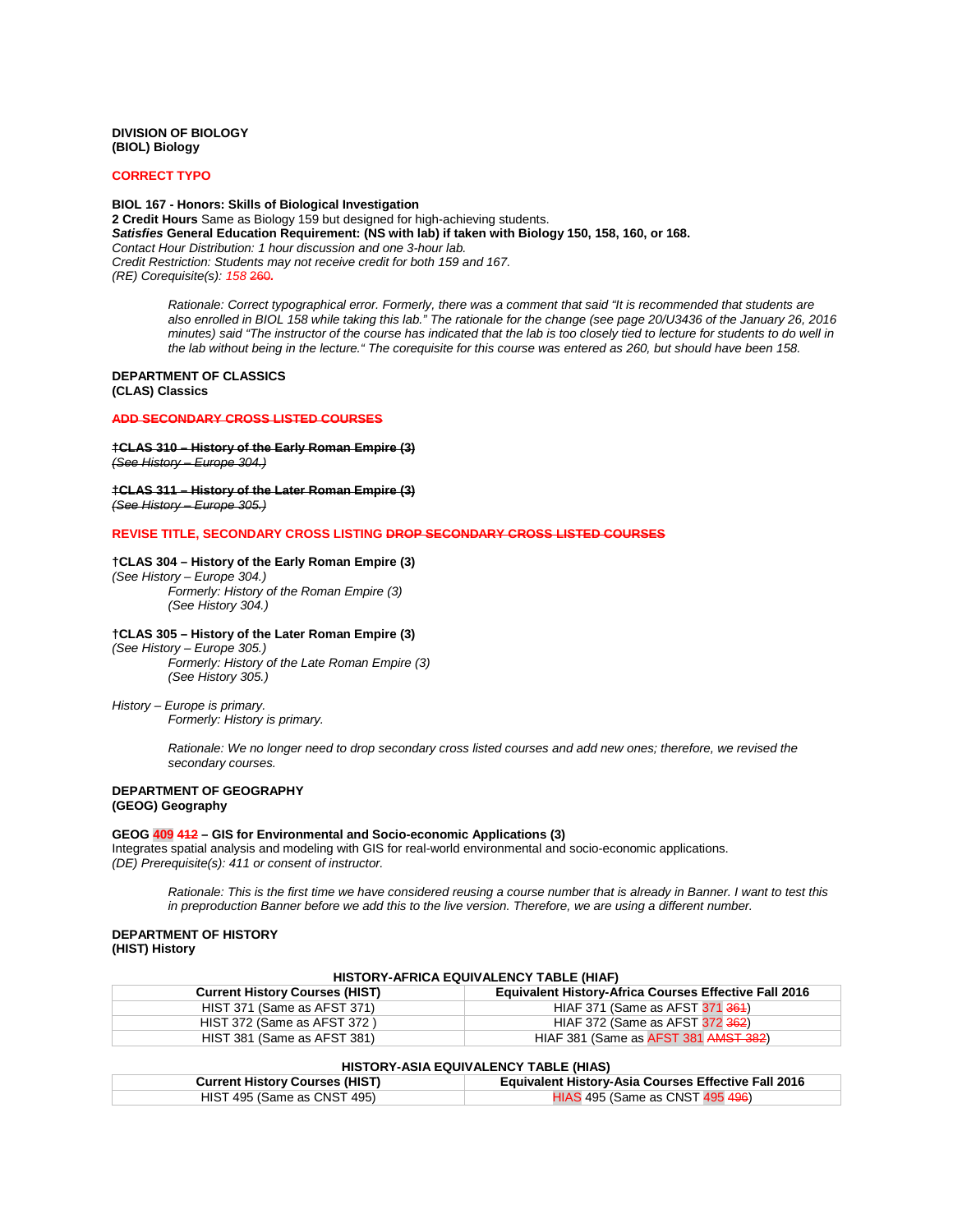# **HISTORY-LATIN AMERICA EQUIVALENCY TABLE (HILA)**

| <b>Current History Courses (HIST)</b> | <b>Equivalent History-Latin America Courses Effective Fall</b><br>2016 |  |  |  |
|---------------------------------------|------------------------------------------------------------------------|--|--|--|
| *HIST 255 (Same as LAC 251)           | *HILA 255 (Same as LAC 251 253)                                        |  |  |  |
| *HIST 256 (Same as LAC 252)           | *HILA 256 (Same as LAC 252 254)                                        |  |  |  |
| HIST 343 (Same as LAC 343)            | HILA 343 (Same as LAC 343 344)                                         |  |  |  |
| HIST 344 (Same as LAC 344)            | HILA 344 (Same as LAC 344 342)                                         |  |  |  |
| HIST 360 (Same as LAC 360)            | HILA 360 (Same as LAC 360 362)                                         |  |  |  |
| HIST 361 (Same as LAC 361)            | HILA 361 (Same as LAC 361 363)                                         |  |  |  |
| HIST 464 (Same as LAC 464)            | HILA 464 (Same as LAC 464 462)                                         |  |  |  |
| HIST 465 (Same as LAC 466)            | HILA 465 (Same as LAC 466 463)                                         |  |  |  |

# **HISTORY-MIDDLE EAST EQUIVALENCY TABLE (HIME)**

| <b>Current History Courses (HIST)</b> | <b>Equivalent History-Middle East Courses Effective Fall 2016</b> |
|---------------------------------------|-------------------------------------------------------------------|
| HIST 369 (Same as JST 369)            | HIME 369 (Same as JST 369 366)                                    |
| HIST 370 (Same as JST 370)            | HIME 370 (Same as JST 370 374)                                    |
| HIST 382 (Same as JST 382)            | HIME 382 (Same as JST 382 380)                                    |
| HIST 383 (Same as JST 383)            | HIME 383 (Same as JST 383 389)                                    |
| HIST 484 (Same as JST 484)            | HIME 485 (Same as JST 484 485)                                    |

# **HISTORY-EUROPE EQUIVALENCY TABLE (HIEU)**

| <b>Current History Courses (HIST)</b> | <b>Equivalent History-Europe Courses Effective Fall 2016</b> |
|---------------------------------------|--------------------------------------------------------------|
| HIST 304 (Same as CLAS 304)           | HIEU 304 (Same as CLAS 304 310)                              |
| HIST 305 (Same as CLAS 305)           | HIEU 305 (Same as CLAS 305 311)                              |
| HIST 312 (Same as MRST 312)           | HIEU 312 (Same as MRST 312 310)                              |
| HIST 315 (Same as REST 315)           | HIEU 315 (Same as REST 315 314)                              |
| HIST 395 (Same as JST 395)            | HIEU 395 (Same as JST 395 394)                               |

#### **HISTORY-US EQUIVALENCY TABLE (HIUS)**

| <b>Current History Courses (HIST)</b>    | <b>Equivalent History U.S. Courses Effective Fall 2016</b> |
|------------------------------------------|------------------------------------------------------------|
| HIST 300 (Same as AFST 300 and AMST 300) | HIUS 300 (Same as AFST 300 301 and AMST 300 301)           |
| HIST 325 (Same as WOST 325)              | HIUS 325 (Same as WOST 325 324)                            |
| HIST 326 (Same as AMST 326)              | HIUS 326 (Same as AMST 326 324)                            |
| HIST 329 (Same as AMST 329)              | HIUS 329 (Same as AMST 329 325)                            |
| HIST 346 (Same as AFST 346)              | HIUS 370 (Same as AFST 346 370)                            |
| HIST 349 (Same as MLSL 349)              | HIUS 349 [MLSL 349 cross listing??]                        |
| HIST 356 (Same as AMST 356)              | HIUS 356 (Same as AMST 356 352)                            |
| HIST 374 (Same as AFST 374, AMST 374)    | HIUS 374 373 (Same as AFST 374 363, AMST 374 373)          |
| HIST 376 (Same as AFST 375, WOST 376)    | HIUS 376 374 (Same as AFST 375 364, WOST 376 374)          |
| HIST 379 (Same as AFST 376)              | HIUS 379 375 (Same as AFST 376 365)                        |
| HIST 380 (Same as AFST 380)              | HIUS 380 376 (Same as AFST 380 366)                        |
| HIST 436 (Same as AMST 436)              | HIUS 436 (Same as AMST 436 435)                            |
| HIST 440 (Same as AMST 440)              | HIUS 440 (Same as AMST 440 441)                            |
| HIST 456 (Same as AMST 456)              | HIUS 456 (Same as AMST 456 455)                            |

*Rationale: We no longer need to drop secondary cross listed courses and add new ones; therefore, we revised the secondary courses.*

# **INTERDISCIPLINARY PROGRAMS (AFST) Africana Studies**

# **REVISE SECONDARY CROSS LISTED COURSE DROP**

**†AFST 300 – The Rise and Fall of Slavery in the United States (3)**  *(See History-US 300.)* Formerly: (See History 300)

#### **ADD CROSS LISTED COURSE**

**†AFST 301 – The Rise and Fall of Slavery in the United States (3)** *(See History-US 300.)*

(History is primary)

# **REVISE SECONDARY CROSS LISTED COURSE DROP**

**†AFST 346 – African-American Religious History (3)**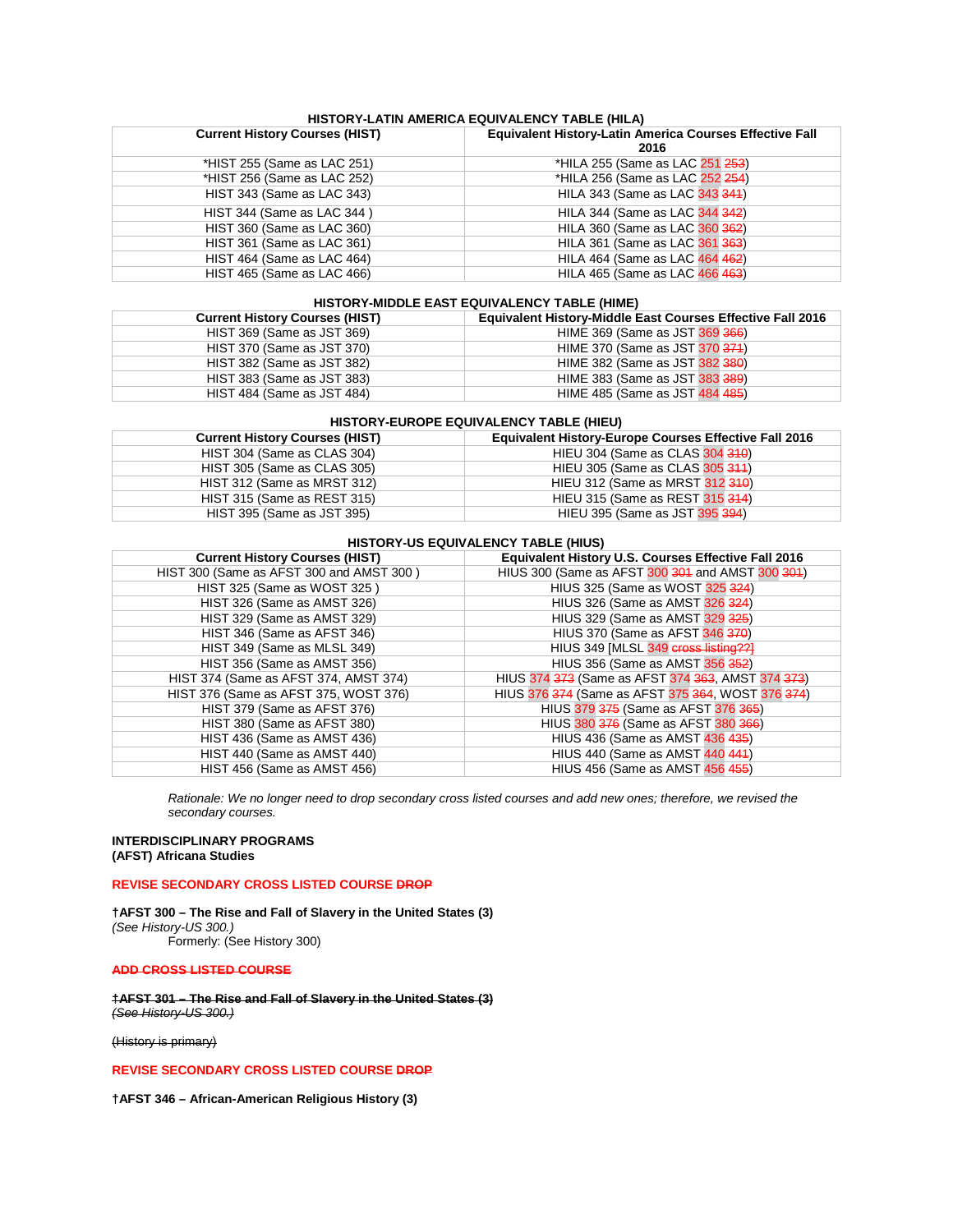*(See History-US 370.) Formerly: (See History 346)*

#### **ADD CROSS LISTED COURSES**

**†AFST 361 – Africa to 1400 (3)** *(See History-Africa 371.)*

**†AFST 362 – Africa Since 1400 (3)** *(See History-Africa 372.)*

**†AFST 363 – History of the Civil Rights Movement in the United States (3)** *(See History-US 373.)*

**†AFST 364 – African-American Women's History from Slavery to the Present (3)** *(See History-US 374.)*

**†AFST 365 – The African-American Experience from the Colonial Period to the Civil War (3)** *(See History-US 375.)*

**†AFST 366 – The African-American Experience from the Civil War to the Present (3)** *(See History-US 376.)*

**†AFST 370 – African-American Religious History (3)** *(See History-US 370.)*

(History is primary)

# **REVISE TITLE, SECONDARY CROSS LISTING DROP**

**†AFST 371 – Africa to 1400 (3)** *(See History-Africa 371) Formerly: African History (3) (See History 371)*

**†AFST 372 – Africa since 1400 (3)** *(See History-Africa 372) Formerly: African History (3) (See History 372)*

# **REVISE SECONDARY CROSS LISTING DROP**

**†AFST 374 – History of the Civil Rights Movement in the United States (3)** *(See History-US 374.) Formerly (See History 374)*

**†AFST 375 – African-American Women's History from Slavery to the Present (3)** *(See History-US 376.) Formerly: (See History 376)*

**†AFST 376 – The African-American Experience from the Colonial Period to the Civil War (3)** *(See History-US 379.) Formerly: (See History 379)*

**†AFST 380 – The African-American Experience from the Civil War to the Present (3)** *(See History-US 380.) Formerly: (See History 380)*

**†AFST 381 – History of South Africa (3)**  *(See History-Africa 381) Formerly: (See History 381)*

#### **ADD CROSS LISTED COURSES**

# **†AFST 382 – History of South Africa (3)** *(See History-Africa 381.)*

*History-Africa is primary. Formerly: History is primary.*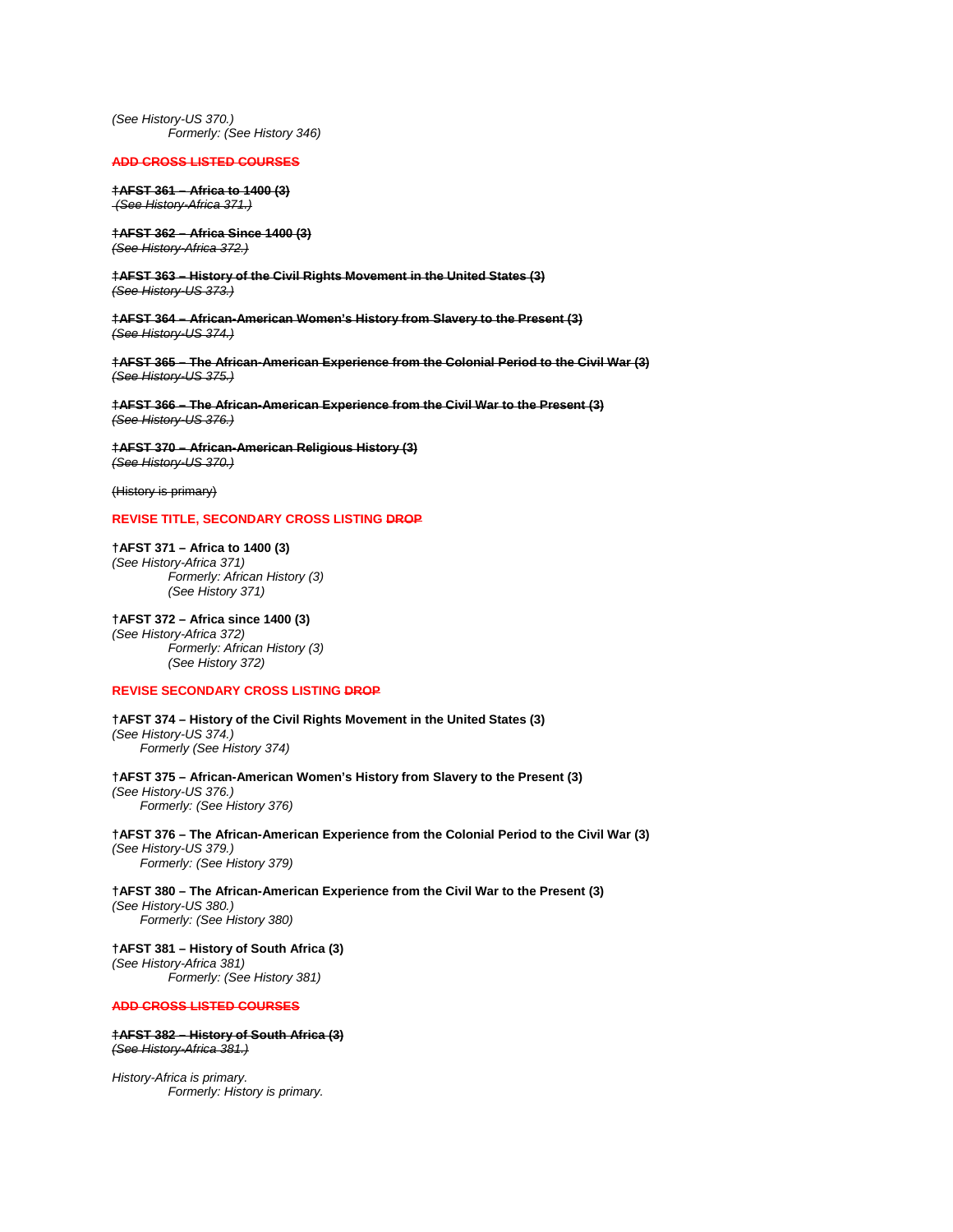# **(AMST) American Studies**

# **REVISE SECONDARY CROSS LISTING DROP**

**†AMST 300 – The Rise and Fall of Slavery in the United States (3)**  *(See History-US 300.) Formerly: (See History 300)*

#### **ADD CROSS LISTED COURSES**

**†AMST 301 – The Rise and Fall of Slavery in the United States (3)** *(See History-US 300.) History is primary.*

**†AMST 324 – Gay American History (3)** *(See History-US 326.)*

**†AMST 325 – Native American History (3)** *(See History-US 329.)*

#### **REVISE SECONDARY CROSS LISTING DROP**

**†AMST 326 – Gay American History (3)** *(See History-US 326.) Formerly: (See History 326)*

**†AMST 329 – Native American History (3)** *(See History-US 329.) Formerly: (See History 329)*

# **ADD CROSS LISTED COURSES**

**†AMST 352 – The 1960s in America (3)** *(See History-US 356.) History – US is primary.*

# **REVISE SECONDARY CROSS LISTING DROP**

**†AMST 356 – The 1960s in America** *(See History-US 356.) Formerly: (See History 356)*

#### **ADD CROSS LISTED COURSES**

**†AMST 373 – History of the Civil Rights Movement in the United States (3)** *(See History-US 374.) History – US is primary.*

# **REVISE SECONDARY CROSS LISTING DROP**

**†AMST 374 – History of the Civil Rights Movement in the United States (3)** *(See History-US 374.) Formerly: (See History 374)*

#### **ADD CROSS LISTED COURSES**

**†AMST 435 – History of Gender and Sexuality in the U.S. (3)** *(See History-US 436.) History – US is primary.*

# **REVISE SECONDARY CROSS LISTING DROP**

**†AMST 436 – History of Gender and Sexuality in the U.S. (3)** *(See History-US 436.) Formerly: (See History 436)*

**†AMST 440 – War and Truth in America (3)** *(See History-US 440.) Formerly: (See History 440)*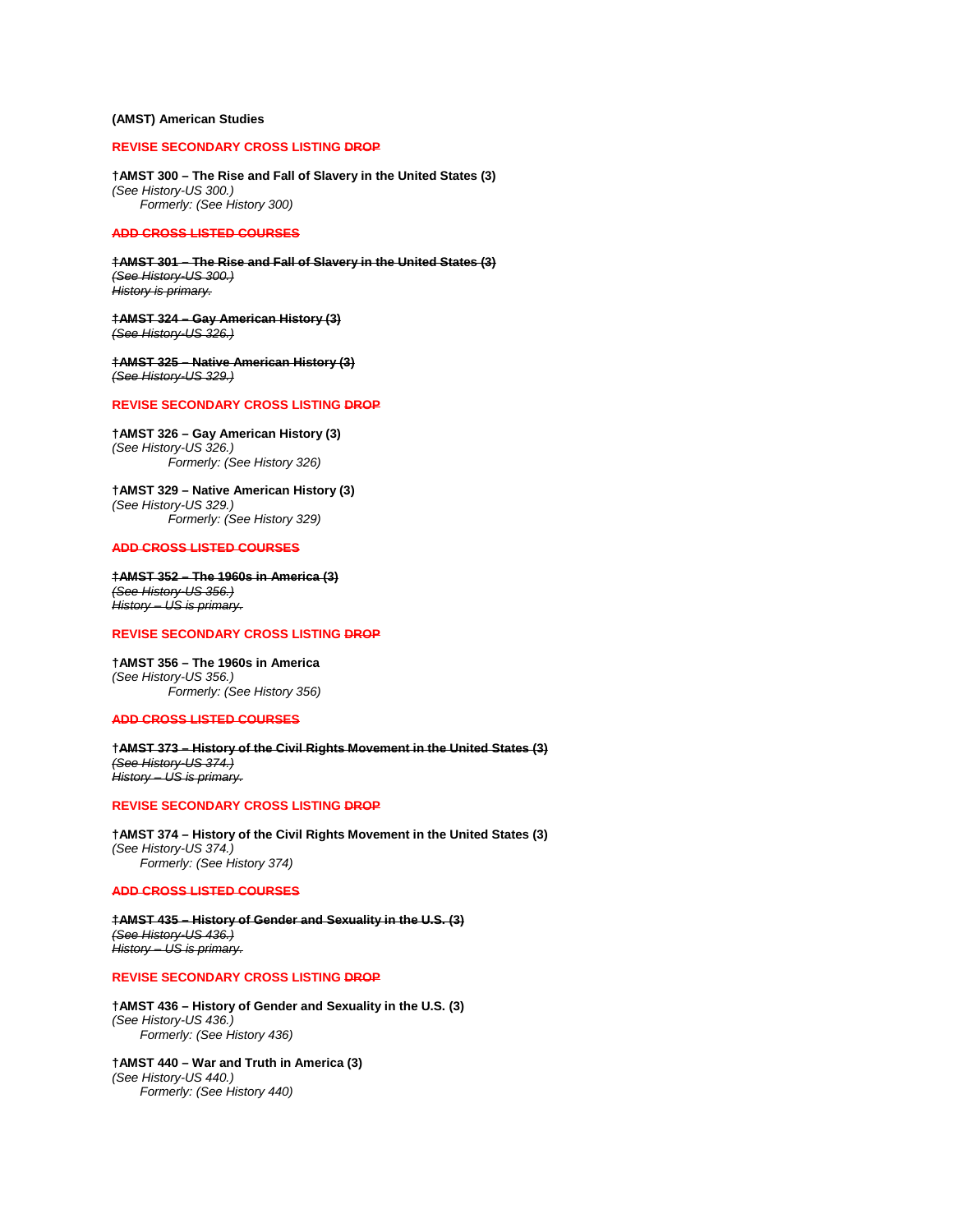# **ADD CROSS LISTED COURSES**

**†AMST 441 – War and Truth in America (3)** *(See History-US 440.) History – US is primary.*

**†AMST 455 – Topics in Cherokee History (3)** *(See History-US 456.)*

*History – US is primary.*

# **REVISE SECONDARY CROSS LISTING DROP**

# **†AMST 456 – Topics in Cherokee History (3)**

*(See History-US 456.) Formerly: (See History 456)*

History-US is primary. *Formerly: History is primary.*

# **(CNST) Cinema Studies**

# **REVISE SECONDARY CROSS LISTING DROP SECONDARY CROSS LISTED COURSE**

**†CNST 495 – Modern China in Film (3)** *(See History-Asia 495) Formerly: (See History 495.)*

# **ADD SECONDARY CROSS LISTED COURSE**

**†CNST 496 – Modern China in Film (3)** *(See History-Asia 495.)*

*History-Asia is primary. Formerly: History is primary.*

# **(JST) Judaic Studies**

# **ADD SECONDARY CROSS LISTED COURSES**

**†JST 366 – History of the Middle East and the Islamic World, ca. 1050-1500 (3)** *(See History-Middle East 369) History is primary.*

#### **REVISE TITLE, SECONDARY CROSS LISTING DROP SECONDARY CROSS LISTED COURSES**

# **†JST 369 – History of the Middle East and the Islamic World, ca. 1050-1500 (3)**

*(See History-Middle East 369) Formerly: History of the Middle East (3) (See History 369)*

# **†JST 370 – Modern Middle East (3)**

*(See History-Middle East 370) Formerly: History of the Middle East (3) (See History 370)*

#### **ADD SECONDARY CROSS LISTED COURSES**

#### **†JST 371 – Modern Middle East (3)** *(See History-Middle East 370)*

#### **†JST 380 – Archaeology of the Biblical World (3)** *(See History-Middle East 382)*

*History is primary.*

#### **REVISE SECONDARY CROSS LISTING DROP SECONDARY CROSS LISTED COURSES**

**†JST 382 – Archaeology of the Biblical World (3)** *(See History-Middle East 382)*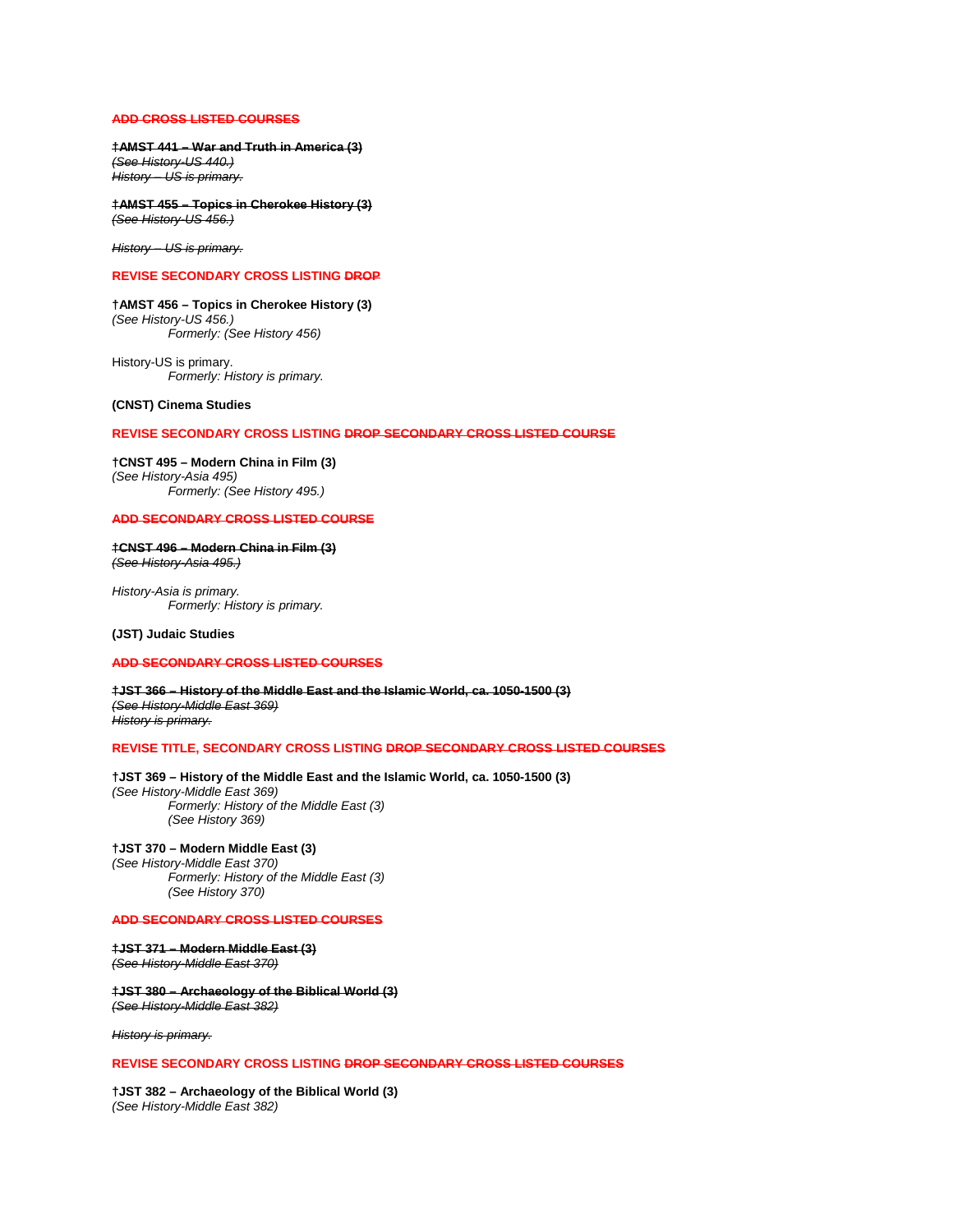*Formerly: (See History 382)*

**†JST 383 – Early Jewish History (3)**

*(See History-Middle East 383)* Formerly: (See History 383)

#### **ADD SECONDARY CROSS LISTED COURSES**

**†JST 389 – Early Jewish History (3)** *(See History-Middle East 383)*

**†JST 394 – The Crusades and Medieval Christian-Muslim Relations (3)** *(See History-European 395)*

*History is primary.*

#### **REVISE SECONDARY CROSS LISTING DROP SECONDARY CROSS LISTED COURSES**

**†JST 395 – The Crusades and the Medieval Christian-Muslim Relations (3)** *(See History-European 395) Formerly: (See History 395)*

**†JST 484 – Studies in Jewish History (3)** *(See History-Middle East 484) Formerly: (See History 484)*

#### **ADD SECONDARY CROSS LISTED COURSES**

**†JST 485 – Studies in Jewish History (3)** *(See History-Middle East 484)*

*History is primary.*

*History-Middle East is primary. Formerly: History is primary.*

# **(LAC) Latin American and Caribbean Studies**

**REVISE TITLE, SECONDARY CROSS LISTING DROP SECONDARY CROSS LISTED COURSES:**

# **†LAC 251 – Early Latin American and Caribbean History (3)**

*(See History-Latin America 255) Formerly: Introduction to Latin American and Caribbean Studies (3) (See History 255)*

#### **†LAC 252 – Modern Latin American and Caribbean History (3)**

*(See History-Latin America 256) Formerly: Introduction to Latin American and Caribbean Studies (3) (See History 256)*

#### **ADD SECONDARY CROSS LISTED COURSES**

**†LAC 255 – Early Latin American and Caribbean History (3)**

*(See History-Latin America 255)*

**†LAC 256 – Modern Latin American and Caribbean History (3)** *(See History-Latin America 256)*

#### **†LAC 341 – History of Mexico (3)** *(See History-Latin America 343)*

**†LAC 342 – History of Brazil (3)** *(See History Latin America 344)*

*History-Latin America is primary*

#### **REVISE SECONDARY CROSS LISTING DROP SECONDARY CROSS LISTED COURSES:**

**†LAC 343 – History of Mexico (3)** *(See History—Latin America 343)*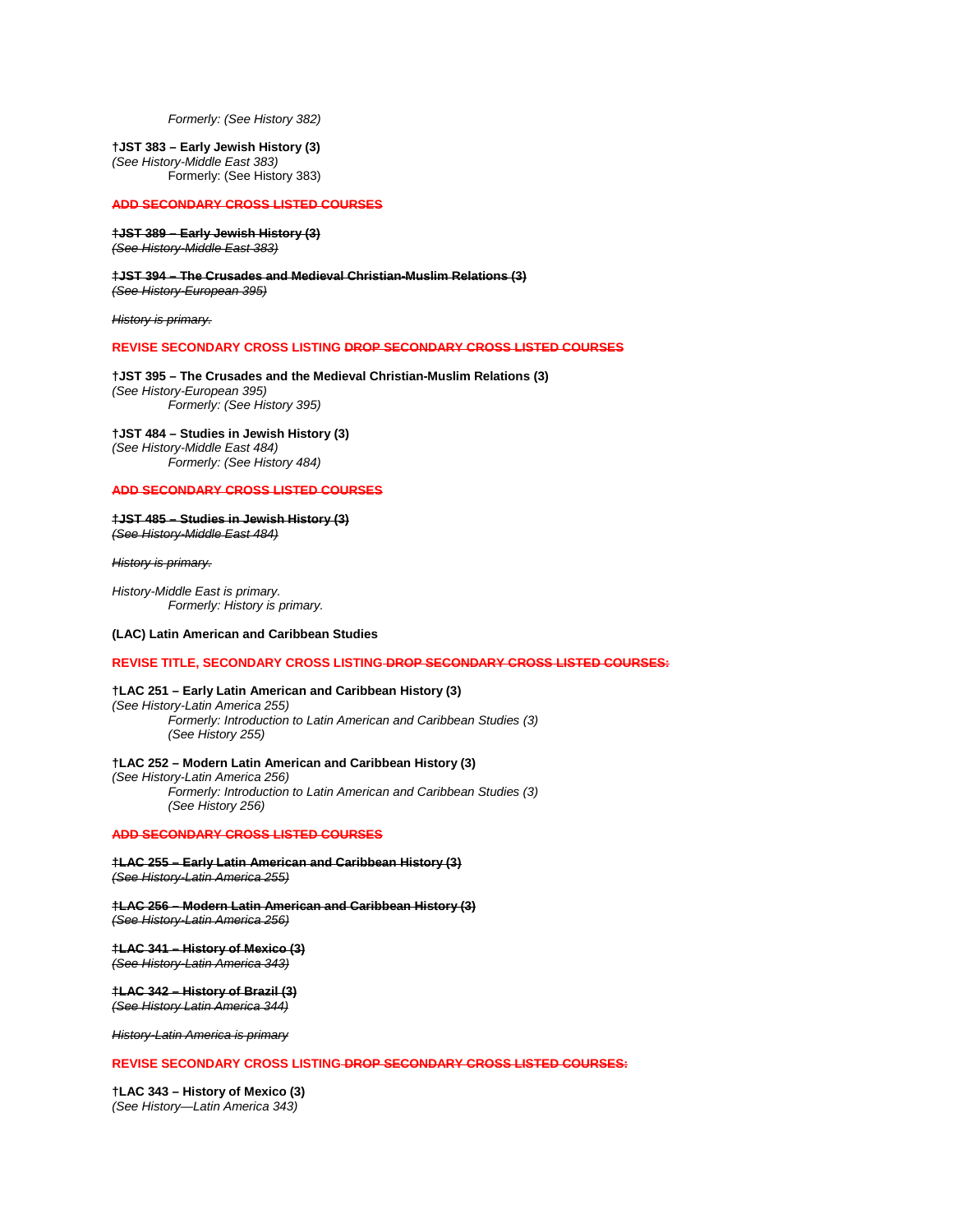*Formerly: (See History 343)*

# **†LAC 344 – History of Brazil (3)**

*(See History-Latin America 344) Formerly: (See History 344)*

# **REVISE TITLE, SECONDARY CROSS LISTING DROP SECONDARY CROSS LISTED COURSES**

#### **†LAC 360 – History of Early Latin America (3)** *(See History-Latin America 360)*

*Formerly: History of Early Latin America to 1824 (3) (See History 360)*

# **†LAC 361 – History of Modern Latin America (3)**

*(See History-Latin America 361) Formerly: History of Modern Latin America since 1810 (3)*

*(See History 361)*

# **ADD SECONDARY CROSS LISTED COURSES**

# **†LAC 362 – History of Early Latin America (3)**

*(See History-Latin America 360)*

#### **†LAC 363 – History of Modern Latin America (3)** *(See History-Latin America 361)*

# **†LAC 462 – The Spanish Conquest (3)**

*(See History-Latin America 464)*

**†LAC 463 – Gender and Sexuality in Early Latin America (3)** *(See History-Latin America 465)*

# **REVISE SECONDARY CROSS LISTING DROP SECONDARY CROSS LISTED COURSES:**

# **†LAC 464 – The Spanish Conquest (3)**

*(See History-Latin America 464) Formerly: (See History 464)*

# **†LAC 466 – Gender and Sexuality in Early Latin America (3)**

*(See History-Latin America 465) Formerly: (See History 465)*

# *History-Latin America is primary*

*Formerly: History is primary.*

*Rationale: We no longer need to drop secondary cross listed courses and add new ones; therefore, we revised the secondary courses.*

# **(LING) Linguistics**

# **REVISE COURSE PREFIX OF CROSS LISTED COURSES**

#### **Linguistics Concentration, BA (Interdisciplinary Programs Major) Concentration Requirements (30 credit hours)** Complete:

- LING ENGL 371 Foundations of the English Language
- **LING ENGL 372 The Structure of Modern English**
- **LING GERM 426 Methods of Historical Linguistics**
- LING ENGL 471 Sociolinguistics

# **Requirements for Interdisciplinary Programs Major – Linguistics Concentration**

| Term 5                                      |        |                                        |  |
|---------------------------------------------|--------|----------------------------------------|--|
| Arts and Humanities (List A or B)*          | 3      | Phonetics course                       |  |
| LING ENGL 371                               | 3      | One additional foreign language course |  |
| <b>LING 425</b>                             |        |                                        |  |
| Indo-European or non Indo-European Language | $3-5$  |                                        |  |
| Sequence                                    |        |                                        |  |
| <sup>2</sup> Connections                    | ว<br>J |                                        |  |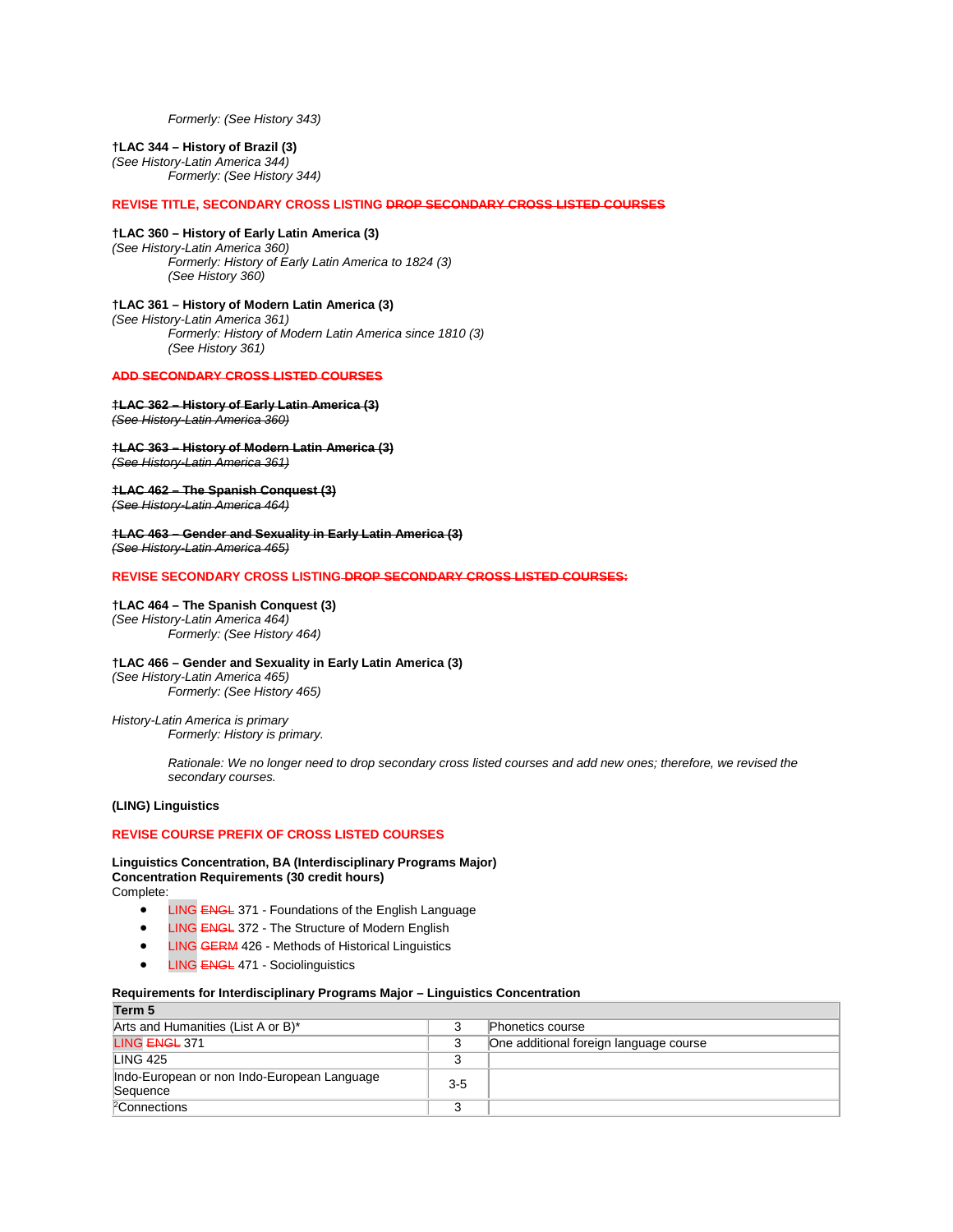| Term 6                                                  |         |                                                                         |  |  |
|---------------------------------------------------------|---------|-------------------------------------------------------------------------|--|--|
| LING ENGL 372                                           | 3       | Completion of at least 9 upper-division (300-400 level) hours           |  |  |
| Linguistics (major)                                     | 3       |                                                                         |  |  |
| Indo-European or non Indo-European Language<br>Sequence | $3-5$   |                                                                         |  |  |
| <sup>2</sup> Connections                                | 3       |                                                                         |  |  |
| <sup>1</sup> Elective                                   | $0 - 3$ |                                                                         |  |  |
| Term 7                                                  |         |                                                                         |  |  |
| LING ENGL 471                                           | 3       | Completion of at least 24 total upper-division (300-400 level)<br>hours |  |  |
| <b>LING 423</b>                                         | 3       |                                                                         |  |  |
| Linguistics (major)                                     | 3       |                                                                         |  |  |
| <sup>2</sup> Connections                                | 3       |                                                                         |  |  |
| <sup>1</sup> Elective                                   | 3       |                                                                         |  |  |

#### **Linguistics Minor**

# **Select 6 hours (in consultation with advisor):**

• LING ENGL 471 - Sociolinguistics

#### **Select 12 additional hours:**

- LING ENGL 371 Foundations of the English Language **or**
- LING ENGL 372 The Structure of Modern English

*Rationale: These courses are cross listed and use of the LING prefix is preferable in the Linguistics major and minor.*

#### **(MRST) Medieval and Renaissance Studies**

#### **ADD SECONDARY CROSS LISTED COURSES**

**†MRST 310 – High Middle Ages (3)** *(See History-Europe 312.)*

# **†MRST 311 – Later Middle Ages (3)**

*(See History-Europe 313.)*

# **REVISE TITLE, SECONDARY CROSS LISTING DROP SECONDARY CROSS LISTED COURSES:**

# **†MRST 312 – High Middle Ages (3)**

*(See History-Europe 312.) Formerly: Medieval History (3) (See History 312)*

#### **†MRST 313 – Later Middle Ages (3)**

*(See History-Europe 313.) Formerly: Medieval History (3) (See History 313)*

*History-Europe is primary. Formerly: History is primary.*

#### **(WOST) Women's Studies**

# **ADD SECONDARY CROSS LISTED COURSE**

# **†WOST 324 – Women in American History (3)** *(See History – US 325.)*

#### **REVISE SECONDARY CROSS LISTING DROP SECONDARY CROSS LISTED COURSE**

**†WOST 325 – Women in American History (3)** *(See History – US 325.) Formerly: (See History 325)*

# **ADD SECONDARY CROSS LISTED COURSE**

**†WOST 374 – African-American Women's History from Slavery to the Present (3)**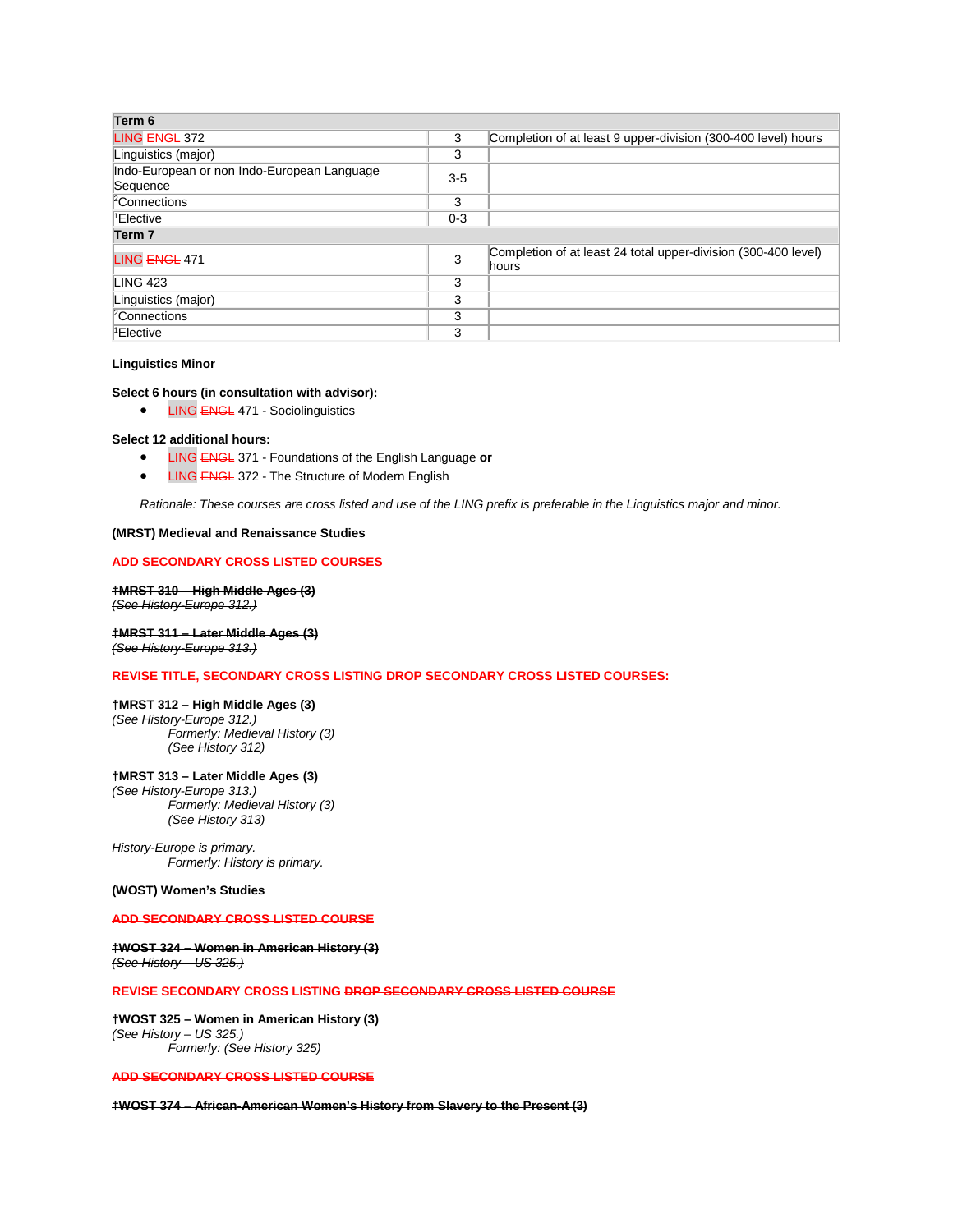#### *(See History – US 374)*

#### **REVISE SECONDARY CROSS LISTING DROP SECONDARY CROSS LISTED COURSE**

#### **†WOST 376 – African-American Women's History from Slavery to the Present (3)**

*(See History – US 376)*

*Formerly: (See History 376)*

#### *History-US is primary.*

*Formerly: History is primary.*

*Rationale: We no longer need to drop secondary cross listed courses and add new ones; therefore, we revised the secondary courses.*

# **DEPARTMENT OF MODERN FOREIGN LANGUAGES AND LITERATURES**

#### **EDIT TEXT**

(Main department page)

#### **Placement Examination**

Students who have had previous work (either two or more years in high school or one year in college) in Chinese, French, German, Italian, Japanese, Portuguese, Russian, Arabic, or Spanish must take a placement test to determine the appropriate level course for which to register. Placement tests are given for incoming students during summer orientation and throughout the year. Please contact the department for further details.

#### **Study Abroad**

Four summer study abroad opportunities are available to students through the department. The department sponsors programs in Costa Rica, France, Germany, Italy, and Spain. Students can earn up to 6 credit hours by participating in these programs. In most cases, the courses will fulfill part or all of the foreign language requirement (completion of the elementary or intermediate level). Upper-division classes in literature, culture, and language are also available for major and minor credit. Participation in these programs will satisfy the foreign study requirements for language and world business. A faculty member accompanies students in the program. In addition to formal classes held at a major university in the city, group excursions to cultural and historical sites are an integral part of the program. For more information concerning prerequisites, lodging arrangements, costs, and dates of an individual program, contact the Department of Modern Foreign Languages and Literatures, 701 McClung Tower.

*Rationale: Update text to reflect approved changes in courses and programs.*

# **DEPARTMENT OF PHYSICS AND ASTRONOMY**

#### **REVISE TEXT**

(Main department page)

#### VolsTeach

Students pursuing a B.S. degree in the Department of Physics and Astronomy are eligible to participate in the University's VolsTeach program (http://volsteach.utk.edu/), which permits students to simultaneously complete a major in mathematics or science and receive secondary education teaching licensure within the 4-year undergraduate degree program through completion of a VolsTeach minor. For more information about VolsTeach, including advising associated with teaching licensure requirements, contact the Center for Enhancing Education in Mathematics and Science (120 101 Greve Hall).

*Rationale: Revise to match CEEM's address on their website.*

# **DEPARTMENT OF POLITICAL SCIENCE**

#### **REVISE TEXT**

(Main department page)

# **Five-Year BA/MPPA Program**

For qualified students, the Department of Political Science offers a five-year accelerated Five-Year BA-MPPA program with a BA major in Political Science and a non-thesis MPPA major in Public Policy and Administration. The primary component of the program is that a qualified student may take up to 9 hours of approved graduate courses for their senior undergraduate electives and have them count toward both the BA degree and the MPPA degree. Students are typically considered for conditional admission to the program during, or immediately following, their third year of undergraduate study at UT.

*Rationale: Adding the word "accelerated" can aid in marketing this program.* 

**DEPARTMENT OF RELIGIOUS STUDIES (REST) Religious Studies**

**ADD**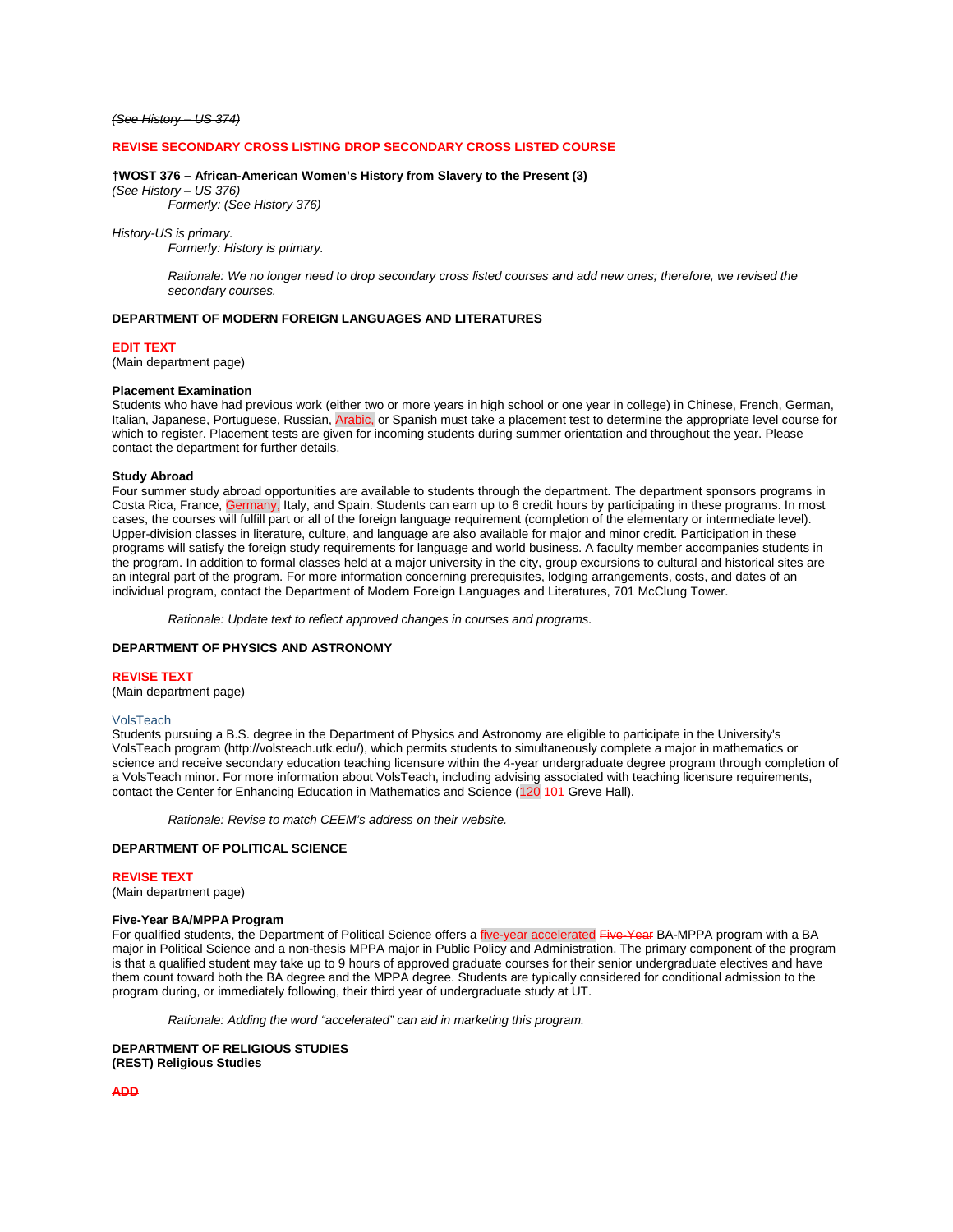#### **†REST 314 – Reformation Europe, 1500-1650 (3)**

*(See History – Europe 315.)*

# *History – Europe is primary.*

*Rationale:* This course is being dropped by the primary department and added back under a new code. *Impact on other units:* Cross listed History-Europe course. *Financial impact:* None.

# **REVISE SECONDARY CROSS LISTING DROP**

#### **†REST 315 – Reformation Europe, 1500-1650 (3)**

*(See History – Europe 315.) Formerly: (See History 315)*

*History – Europe is primary. Formerly: History is primary.*

> *Rationale: We no longer need to drop secondary cross listed courses and add new ones; therefore, we revised the secondary courses.*

> > **HASLAM COLLEGE OF BUSINESS All changes effective fall 2016**

# **REVISE TEXT**

**Faculty** (Paragraph 2)

In addition to challenging students in the classroom, faculty also devote their energies to professional growth and commitment to the community by participating in other Haslam College of Business programs, like the Global Business Institute, the Corporate Governance Center, the Center for Graduate and Executive Education, and the Center for Business and Economic Research.

*Rationale: Revise to reflect change in name.*

# **ACCOUNTING AND INFORMATION MANAGEMENT**

# **BUSINESS ANALYTICS AND STATISTICS**

# **REVISE FOOTNOTE NUMBERS**

# **Requirements for the Bachelor of Science in Business Administration • Business Analytics Major • Dual Concentration with International Business**

| 4      | BUAD 242      |  |  |  |
|--------|---------------|--|--|--|
| 4      |               |  |  |  |
| 3      |               |  |  |  |
| 3      |               |  |  |  |
|        |               |  |  |  |
| Term 7 |               |  |  |  |
| 6      | No milestones |  |  |  |
| 3      |               |  |  |  |
| າ      |               |  |  |  |
| 4      |               |  |  |  |
|        |               |  |  |  |

*Rationale: Correct footnote numbers that are wrong or missing.*

# **ECONOMICS (BUSINESS ADMINISTRATION)**

# **REVISE FOOTNOTE NUMBERS**

# **Requirements for the Bachelor of Science in Business Administration • Economics Major • Dual Concentration with International Business**

**Term 5**

| --------<br><sup>5</sup> BUAD 331, <sup>54</sup> BUAD 332 | BUAD 242 |
|-----------------------------------------------------------|----------|
| <b>BUAD 341, BUAD 342</b>                                 |          |
| ECON 311                                                  |          |
| <sup>5</sup> FINC 301                                     |          |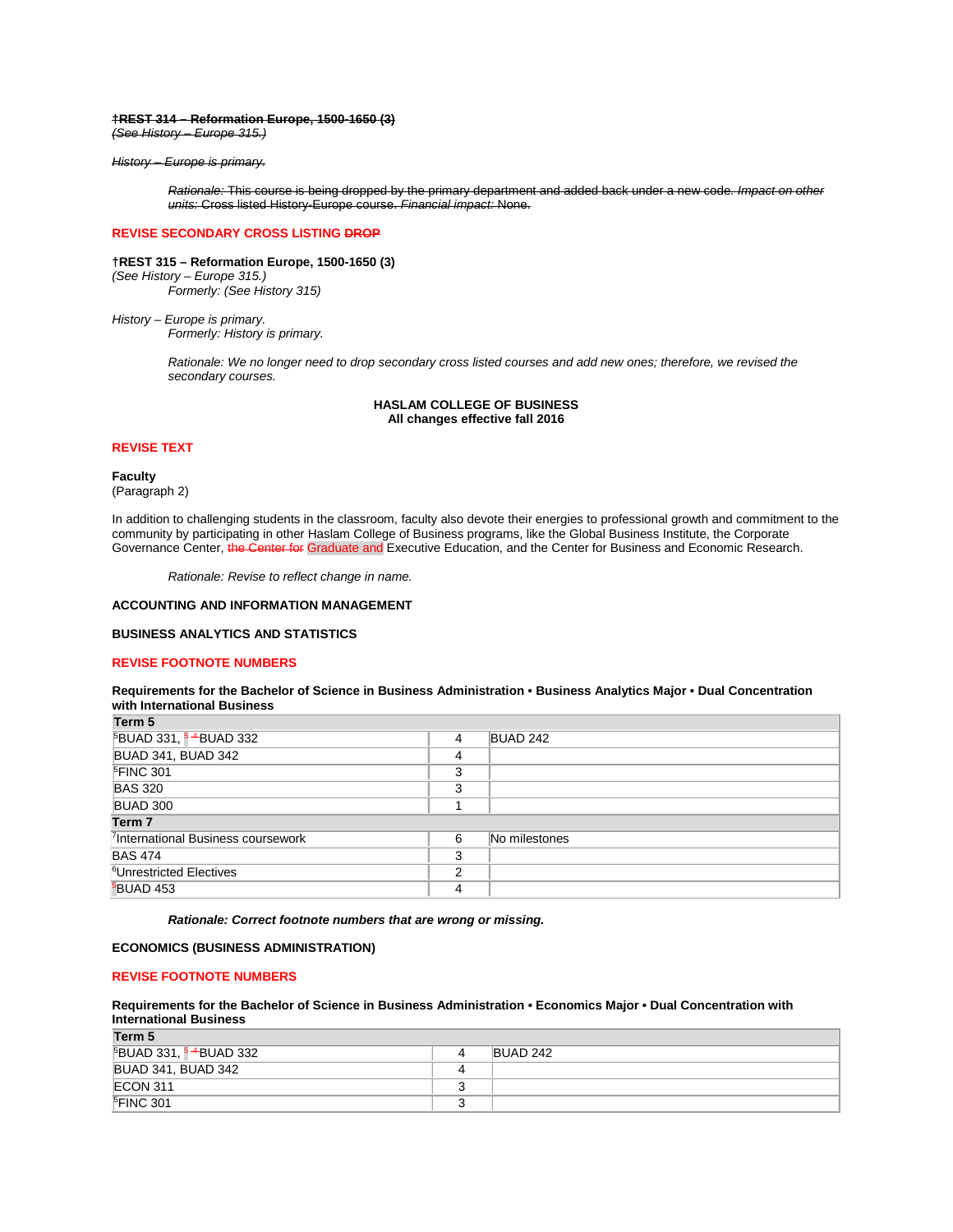| <sup>6</sup> Unrestricted Elective                                |   |          |
|-------------------------------------------------------------------|---|----------|
| BUAD 300                                                          |   |          |
| Term <sub>7</sub>                                                 |   |          |
| Economics Elective (300-400 level)                                |   | ECON 313 |
| <sup>7</sup> International Business coursework (including IB 489) | 6 |          |
| <sup>6</sup> Unrestricted Elective                                |   |          |
| <b>BUAD 453</b>                                                   |   |          |

#### *Rationale: Correct footnote numbers that are wrong or missing.*

# **NOT IN CATALOG – FOR INFORMATIONAL PURPOSES ONLY**

**(This is published online as part of the** AP, CLEP, IB, and Cambridge page of the Registrar's website**; but this is not part of the academic catalog.)**

- **Completion of AP Microeconomics Exam with a score or 3 or above = ECON 211 - Principles of Microeconomics**
- **Completion of AP Macroeconomics Exam with a score or 3 or above = ECON 213 - Principles of Macroeconomics**

*Rationale: Because of the addition of ECON 211 and ECON 213, the evaluation of Advanced Placement (AP) credit needed to be updated. (Note: DARS will automatically pick up ECON 211 and 213 as satisfying the requirement for ECON 201 for any student whose major calls for ECON 201.)*

# **FINANCE**

#### **REVISE TEXT**

(Add text after paragraph 1)

In 2014, the department gained status as a CFA Recognized University (where CFA stands for Chartered Financial Analyst). Gaining CFA Recognized University status means that at least seventy percent of the curriculum offered to finance majors is consistent with the *Common Body of Knowledge* required by the CFA Institute. As such, students pursuing a major in finance are afforded the opportunity to gain valuable exposure to many of the topical areas required in obtaining professional certification as a CFA candidate.

Recognizing the importance of experiential learning as part of a comprehensive education, the department offers cutting edge resources through the Masters Investment Learning Center such as the ability to gain Bloomberg certification. Bloomberg is considered by finance professionals to be the gold standard for current market, economic, and financial information. Additionally, students majoring in finance are afforded real-world experiences through the management of real dollar portfolios (via FINC495) and participation in the CFA Global Investment Research Challenge, CME Commodities Challenge, UT Investment Group, and Financial Management Association.

*Rationale: Update text to reflect new designation and to show how service learning corresponds to that designation. (Normally, text would not be revised at this point in the catalog update cycle, but this new designation will be an excellent marketing tool to attract new students.)*

# **REVISE FOOTNOTE NUMBERS**

**Requirements for the Bachelor of Science in Business Administration • Finance Major • Dual Concentration with International Business**

| ACCT 301                                      | BUAD 242 |
|-----------------------------------------------|----------|
| <sup>5</sup> BUAD 331, <sup>54</sup> BUAD 332 |          |
| <b>BUAD 341, BUAD 342</b>                     |          |
| $FINC$ 301                                    |          |
| BUAD 300                                      |          |

*Rationale: Correct footnote number that is wrong.*

# **MANAGEMENT**

# **CORRECT TYPO**

#### **Entrepreneurship Minor**

Required Courses

Select one course:

• IE 457 - Engineering Entrepreneurship (Cross-listed with CBE 457, ME IE 457, MSE 457, and NE 457.)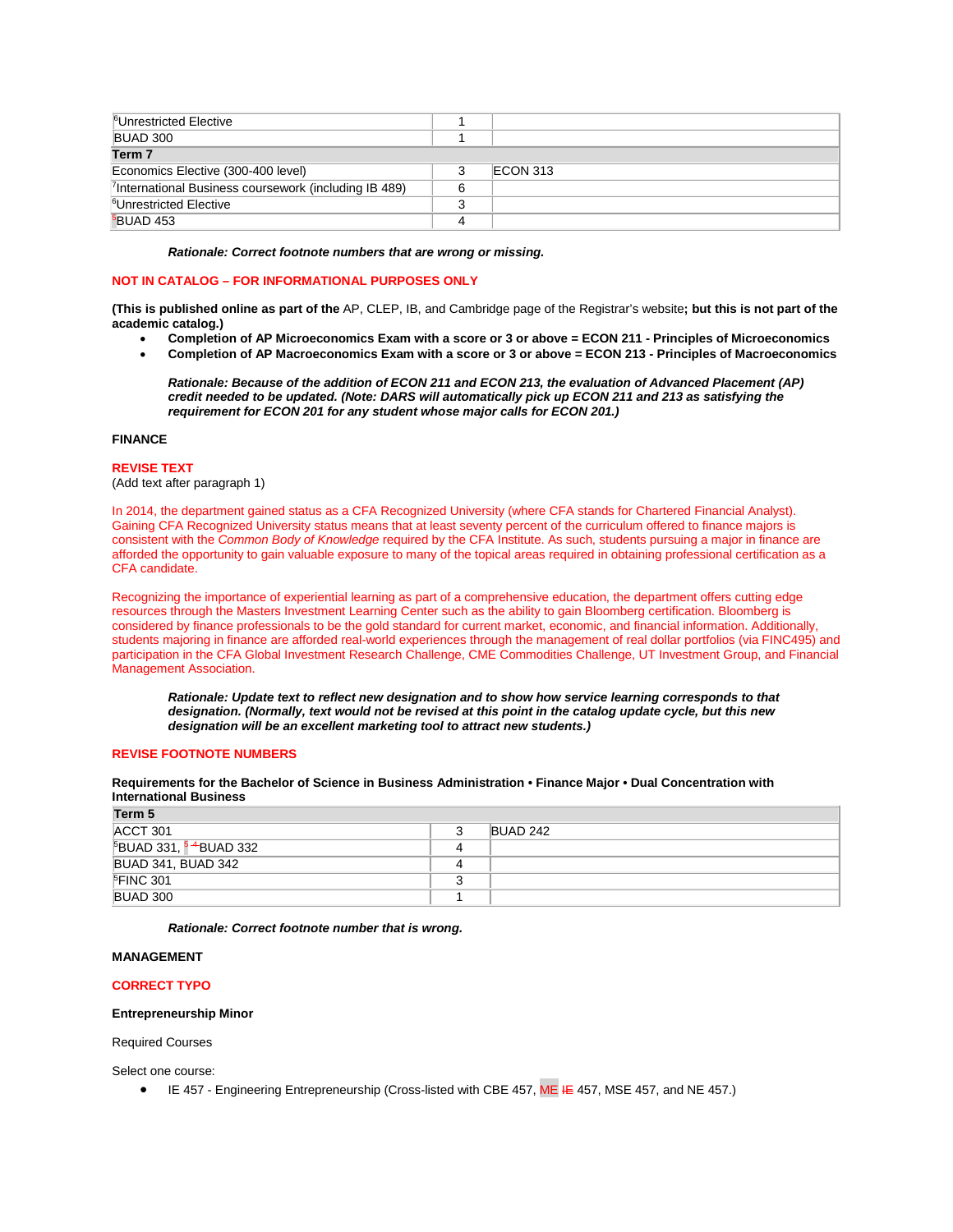#### *Rationale: Correct typographical error.*

# **COLLEGE OF COMMUNICATION AND INFORMATION All changes effective fall 2016**

# **REVISE TEXT**

(Main college page, paragraph 4)

Study Abroad programs are strongly encouraged in the College of Communication and Information. Students may select from a wide variety of faculty-led summer programs. CCI faculty members currently lead study abroad groups to Cyprus, London, Ireland,<br>Italy. France. Australia. and Belgium. Future programs are planned for Australia and Spain. St Ite planned for Australia and Spain. Students may also choose to participate in semester-long study abroad programs. Communication and Information courses are available at selected universities in Denmark, the Netherlands, the United Kingdom, and Australia. Students are encouraged to check the study abroad link on the college web site at www.cci.utk.edu.

#### **Minors**

Disciplinary minors are offered in communication studies, information studies and technology, and journalism and electronic media. Students interested in a disciplinary minor should contact the director of the appropriate school. At least six of the credit hours required for a minor must be completed at UT the University of Tennessee, Knoxville.

*Rationale: Revise to reflect new location and to abbreviate university name.*

# **COLLEGE OF EDUCATION, HEALTH, AND HUMAN SCIENCES All changes effective fall 2016**

# **REVISE TEXT**

(Main college page)

#### **Minors**

The academic departments within the College of Education, Health and Human Sciences offer minors in art education, child and family studies, elementary education (for Arts and Sciences students only), English as a second language education, leadership studies, mathematics education grades 6-8 and science education grades 6-8 (for Arts and Sciences students only), nutrition, public health, restaurant and food service management, retail and consumer sciences, retail technology, secondary education (for Arts and Sciences students only), tourism and hospitality management, and world language education.

#### **Advising**

The CEHHS Office of Student Services houses the Advising Center, providing provides academic program planning and related services to students in the College of Education, Health, and Human Sciences. The center, located in the Jane and David Bailey Education Complex A332, maintains a full-time staff of academic advisors to respond to students' concerns regarding progression to academic programs, uTrack milestones, courses of study, academic petitions (e.g., course substitutions, etc.), and referrals to other campus services.

# **Teacher Education at the University of Tennessee, Knoxville**

The College of Education, Health, and Human Sciences is the administrative base for the university's preparation programs for educators. As such the college has oversight responsibilities for licensure programs attached to other academic units. The Teacher Education Program at the University of Tennessee is accredited by the National Council for the Accreditation of Teacher Education (NCATE), www.ncate.org. This accreditation covers the initial teacher preparation programs and advanced educator preparation programs; however, the accreditation does not include individual education courses that the institution offers to P-12 educators for professional development, licensure renewal relicensure, or other purposes.

*Rationale: Revise for clarity.*

# **Admission to Teacher Education**

3. Standardized test performance – minimum 22 ACT (enhanced version) composite score; 1020 SAT (revised version) total score; or State Board of Education determined passing scores on PRAXIS Core + (contact the college's Student Services Center for current PRAXIS Core  $+$  score requirements).

*Rationale: Revise to reflect change in exam name.*

**COLLEGE OF ENGINEERING All changes effective fall 2016**

#### **REVISE TEXT**

(Main college page)

*Richard Bennett, Director, Engineering Fundamentals Program Division*

#### **Facilities**

Most of the college's facilities are on the southeastern corner of "The Hill." Administration and Engineering Professional Practice are located in Perkins Hall. Civil Engineering, and Industrial Engineering are in the John D. Tickle Building; Electrical Engineering,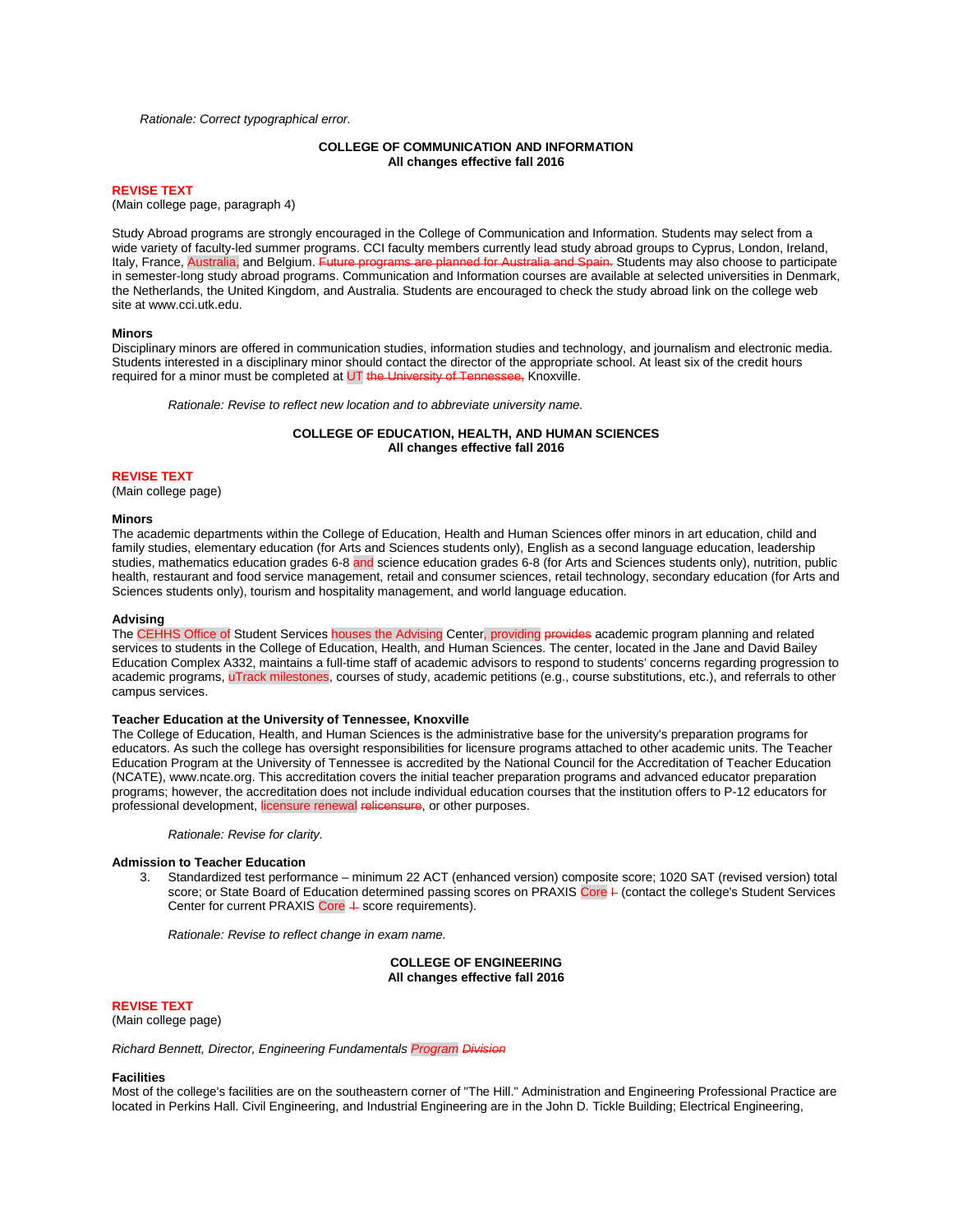Computer Engineering, and Computer Science are in the Min H. Kao Building; Mechanical Engineering, Aerospace Engineering, Biomedical Engineering, and Chemical Engineering are in Dougherty Hall; Materials Science and Engineering is in Ferris Hall; Nuclear Engineering is in the Pasqua Engineering Building. Interdisciplinary Engineering Research Centers are located in various campus buildings (http://www.engr.utk.edu/research/); Engineering Advising Services, the Engineering Fundamentals Program Division, Engineering Diversity, Engineering Outreach, and Engineering Honors Program offices are located in Perkins Hall.

# **ENGINEERING FUNDAMENTALS PROGRAM DIVISION**

The Engineering Fundamentals Program Division is the academic home for all first-year engineering students (except Computer Science). Located in Perkins Estabrook Hall, the program division serves as a focus for all freshman student activities. The faculty of the program division teach the principal courses in Engineering Fundamentals. These courses are designed to prepare students for entry into the sophomore year of every major in the college (except Computer S

*Rationale: Update area name.*

# **CIVIL AND ENVIRONMENTAL ENGINEERING**

# **REVISE TEXT**

# **Environmental Engineering Minor**

The College of Engineering offers a minor in environmental engineering to those undergraduate students whose academic history provides the prerequisites for the courses required by the minor. Some of the courses used in the minor may also satisfy a requirement for a major. Students are advised that the first professional degree in environmental engineering at the University of Tennessee, Knoxville, is the Master of Science with a major in environmental engineering which builds on the minor. Students are asked to file their intent to complete the minor with the Department of Civil and Environmental Engineering, 327John D. Tickle<br>Engineering Building 223 Perkins Hall. The student's home department advisor will then be suppl **s Hall**. The student's home department advisor will then be supplied with the information about the minor requirements to assist with prerequisite sequencing.

*Rationale: Update location.*

# **MATERIALS SCIENCE AND ENGINEERING**

#### **REVISE TEXT**

(Paragraphs 3 and 6)

These educational objectives are consistent with the mission statement of the university. In particular, our objectives They particularly relate to "commitment to the development of individuals and society as a whole through the cultivation and enrichment of the human mind and spirit." and They are consistent with EAC/ABET General Criteria to assure quality and stimulate improvement.

A minimum of 18 semester-hours of general education courses are required by all engineering degree programs in order to meet the University of Tennessee, Knoxville, General Education goals. (See University General Education Requirement section.) The major in materials science and engineering requires any two approved courses under the Social Sciences cluster; any two approved courses under the Arts and Humanities cluster; and any two approved courses under the Cultures and Civilizations cluster. The requirement for three courses in writing communication may be filled by ENGL 101<sup>\*</sup> and ENGL 102<sup>\*</sup> plus MSE 405<sup>\*</sup>(or other approved writing intensive course). The requirement for one course in communicating orally may be filled with MSE 489\* (or other approved communicating orally course).

# **Requirements for the Bachelor of Science in Materials Science and Engineering**

Chosen from ECE 301(strongly recommended); BCMB 230; BIOL 160\*, BIOL 168\*; BME 409; CBE 475; CHEM 350; ECE 301; EF 333; ME 321; any MSE course; NE 483, NE 484; other 300- or 400-level science or engineering courses as approved by academic advisor and department head.

*Rationale: Edit to add clarity.*

# **OTHER**

# **RESERVE OFFICERS TRAINING CORPS (ROTC)**

#### **REVISE TITLE, SECONDARY CROSS LISTING**

# **MLSL 349 – United States Military History (3)** *(See History-US 349.)*

*Formerly: (See History 349.)*

*History-US is primary. Formerly: History is primary.*

> *Rationale: The primary cross listed course, History 349, was revised to History-US 349 and the title was revised, as well. This secondary cross listed course was revised to match the primary course.*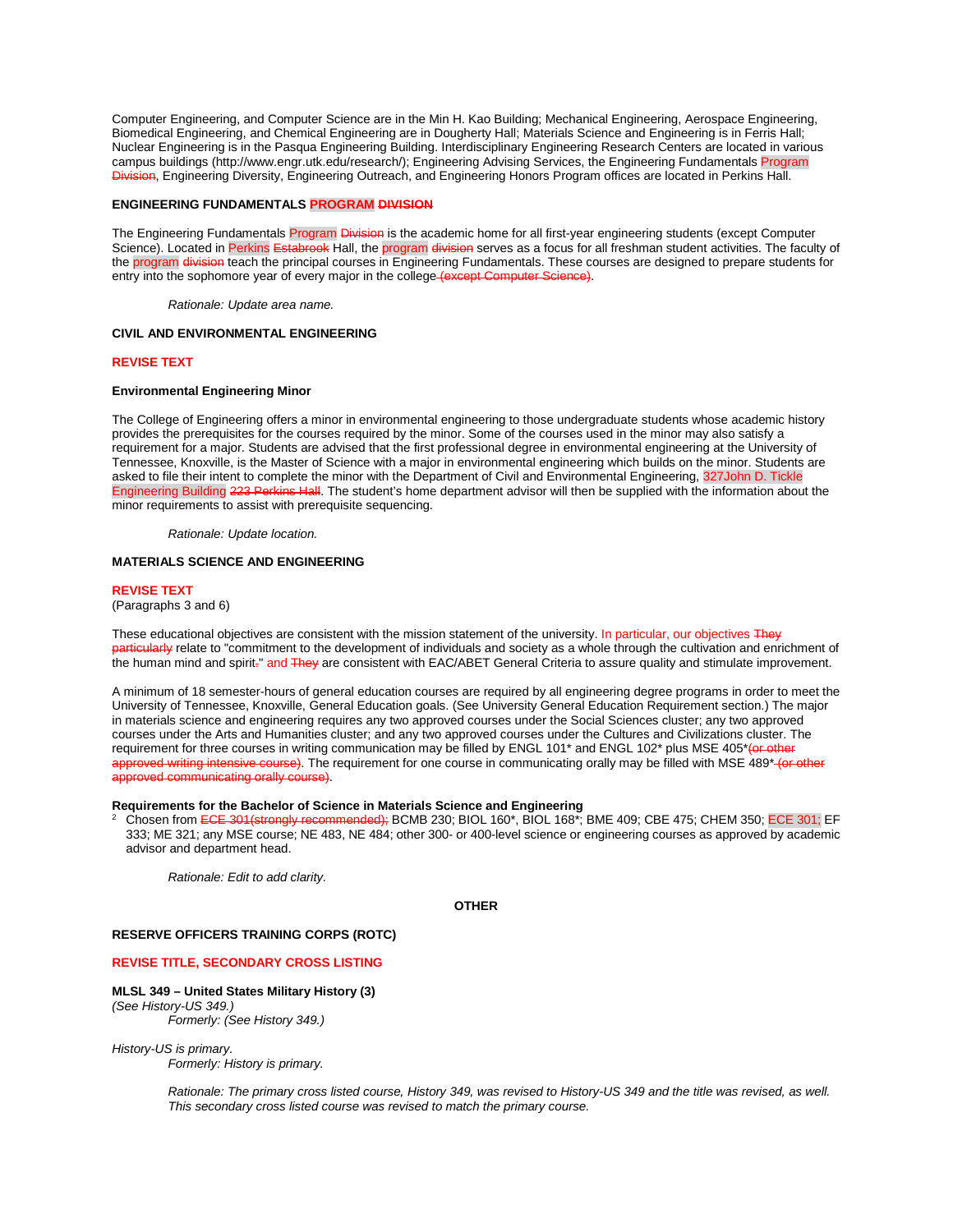# **CENTER FOR INTERNATIONAL EDUCATION**

# **(ELI) English Language Institute**

# **ELI 110 - Fundamentals in Academic English (3-6 3)**

*Rationale: To correct misunderstanding about the number of hours for this course.*

# **The University of Tennessee, Knoxville Curriculum Committee Minutes of the Special E-Vote April 8, 2016**

**Call to Order:** A special e-vote was held the week ending April 8, 2016, to address an issue concerning courses approved during the regularly scheduled meeting on January 12, 2016.

**Members participating:** Heidi Stolz, Chair-Elect, Richard Bennett, Chuck Collins, George Drinnon, David Dupper, Mary Holcomb, Masood Parang, Richard Strange, Shelia Swift, Aleydis Van de Moortel, Courtney Wright, and Suzanne Wright.

**Others:** Katherine Ambroziak, Bill Hardwig, Michael Palenchar, Missy Parker, and Molly Sullivan

#### **Curricular proposals:**

- The Consent Agenda items were approved without opposition.
- Main Agenda (none)

**Next meeting:** The next meeting of the Curriculum Committee will be held on Tuesday, August 30, 2016, in the Fourth Floor Conference Room of Andy Holt Tower beginning at 3:45 p.m.

- General education course
- **†** Cross-listed course
- **\$** Course with fees
- Add or drop of major, concentration, minor

New text within existing text is designated by red text highlighted with gray. Obsolete text within existing text is designated by red s

# **CONSENT AGENDA**

# **MEMORANDUM**

| TO:      | <b>Curriculum Committees</b>                                           |
|----------|------------------------------------------------------------------------|
| FROM:    | Bill Hardwig, Director of Undergraduate Studies, Department of English |
| SUBJECT: | catalog revisions                                                      |
| DATE:    | April 6, 2016                                                          |

It has recently been called to my attention that the credit restrictions and gen ed requirements for some of our department's new classes, ENGL 198 (Chancellor's Honors Writing I) and ENGL 298 (Chancellor's Honors Writing II), created some unintended consequences for students who come to UT with dual enrollment. For this reason, I am proposing a friendly amendment. This amendment follow the spirit of the course proposals that were approved in the AY 2015-2016 committee cycles, but will allow Chancellor's Honors students with dual enrollment credit to take these courses as intended.

# **REVISE CREDIT RESTRICTION(S)**

# **English 198 – Chancellor's Honors Writing I (3)**

*Credit Restriction: Students who receive a grade of C or better in 198 may not subsequently receive credit for 101, 131, or 118. Previously: Credit Restriction: Students with credit for 101, 131 or 118 may not receive credit for 198.*

# *English 298* **– Chancellor's Honors Writing II (3)**

*Credit Restriction: Students who receive a grade of C or better in 298 may not subsequently receive credit for 102, 132, or 290. Previously: Credit Restriction: Students with credit for 102, 132 or 290 may not receive credit for 298.*

*Rationale:* As it currently stands, students who come to UT with dual enrollment credit for ENGL 101 and 102 would not be permitted to take 198 and 298, because they would be repeating the first-year writing requirement. Allowing students to take 198 and 298 after receiving dual enrollment credit would simply allow them to enter into the Chancellor's Honors